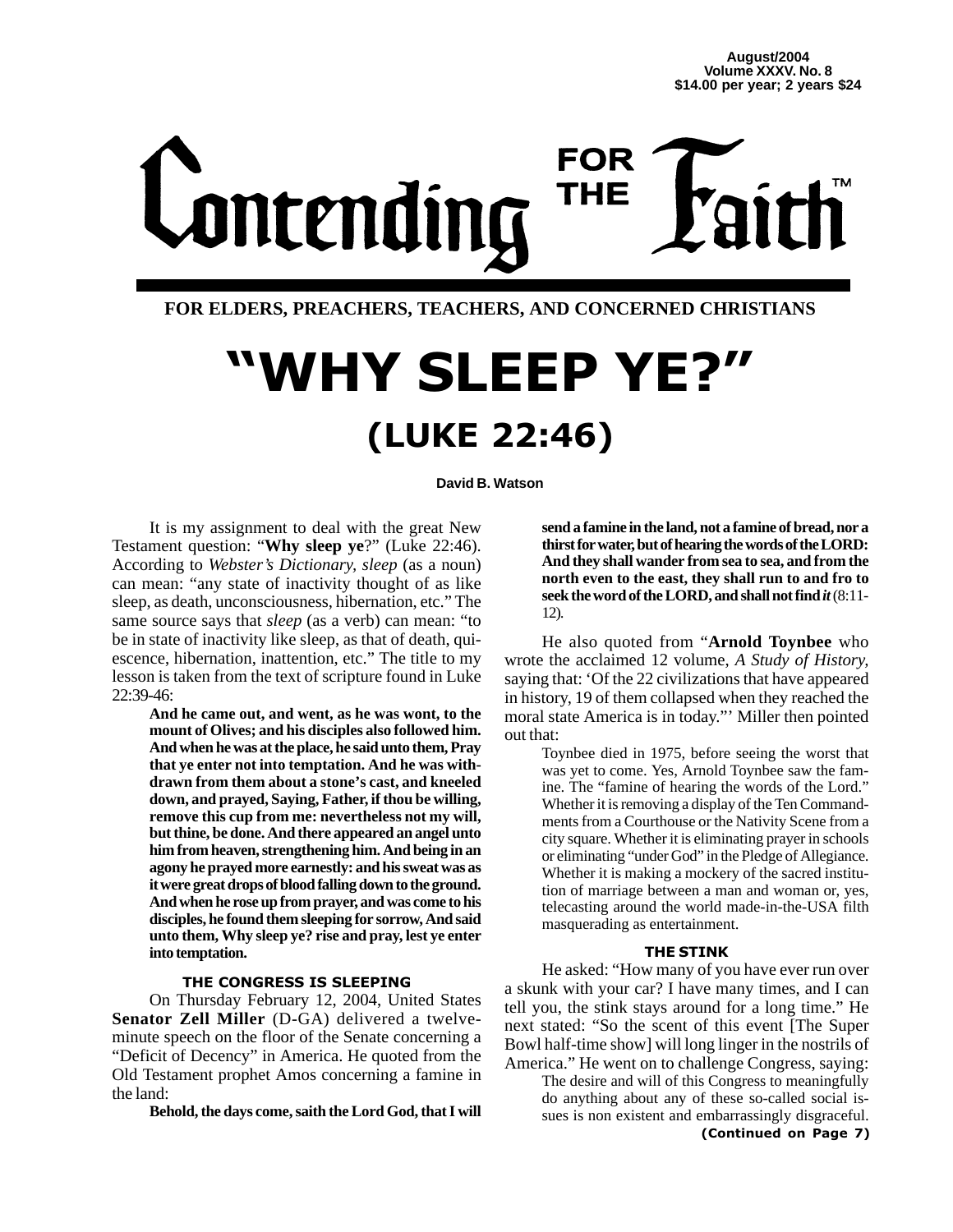

David P. Brown, Editor and Publisher jbrow@charter.net

> **Michael Light, Assistant Editor mclight@bwoodtx.com**

*COMMUNICATIONS received by Contending for the Faith and/or its Editors are viewed as intended FOR PUBLICATION unless otherwise stated. Whereas we respect confidential information, so described, ev-erything else sent to us we feel free to publish without further permission being necessary. Anything sent to us NOT for publication, please indicate this clearly when you write. Please address such letters directly to the Editor-in-Chief David P. Brown, P.O. Box 2357, Spring, Texas 77383. Telephone: (281) 350-5516.*

### SUBSCRIPTIONS RATES

*Single Subscriptions: One Year, \$14.00; Two Years, \$24.00. Club Rate: Three One-Year Subscriptions, \$36; Five One-Year Subscriptions, \$58.00. Whole Congregation Rate: Any congregation entering each family of its entire membership with single copies being mailed directly to each home receives a \$3.00 discount off the Single Subscription Rate, i.e., such whole congregation subscriptions are payable in advance at the rate of \$11.00 per year per family address. Foreign Rate: One Year, \$30.*

### ADVERTISING POLICY & RATES

*Contending for the Faith was begun and continues to exist to defend the gospel (Philippians 1:7,17) and refute error (Jude 3). Therefore, we are interested in advertising only those things that are in harmony with what the Bible authorizes (Colossians 3:17). We will not knowingly advertise anything to the contrary. Hence, we reserve the right to refuse any offer to advertise in this paper.*

*All setups and layouts of advertisements will be done by Contending for the Faith. A one-time setup and layout fee for each advertisement will be charged if such setup or layout is needful. Setup and layout fees are in addition to the cost of the space purchased for advertisement. No major changes will be made without customer approval.*

*All advertisements must be in our hands no later than two (2) months preceding the publishing of the issue of the journal in which you desire your advertisement to appear. To avoid being charged for the following month, ads must be canceled by the first of the month. We appreciate your understanding of and cooperation with our advertising policy.*

*MAIL ALL SUBSCRIPTIONS, ADVERTISEMENTS AND LETTERS TO THE EDITOR-IN-CHIEF, P. O. Box 2357, Spring, Texas 77383-2357. COST OF SPACE FOR ADS: Back page, \$300.00; full page, \$300.00; half page, \$175.00; quarter page, \$90.00; less than quarter page, \$18.00 per column-inch. CLASSIFIED ADS: \$2.00 per line per month. CHURCH DIRECTORY ADS: \$30.00 per line per year. SETUP AND LAYOUT FEES: Full page, \$50.00; half page, \$35.00; anything under a half page, \$20.00.*

*CONTENDING FOR THE FAITH is published monthly. P. O. Box 2357, Spring, Texas 77383-2357 Telephone: (281) 350-5516.*

> **Ira Y. Rice, Jr., Founder August 3, 1917-October 10, 2001**

Editorial...

### **MAC AND ROY DEAVER** ON THE BAPTISM OF THE HOLY SPIRIT

### MAC DEAVER DECLARES HIMSELF ON THE BAPTISM OF THE HOLY SPIRIT

In his 2004 special issue of *Biblical Notes Quarterly* (hereafter *BNQ*), Mac Deaver (hereafter M. Deaver) wrote:

The one baptism of Ephesians 4:5 entails two elements: water and Spirit. It is no more rightly described as two baptisms than being baptized into the name of the Father and of the Son and of the Holy Spirit would correctly be described as being baptized into fellowship with three gods (pages 14, 15).

In continuing with the same idea as set out in the preceding quote M. Deaver also wrote,

But Jesus' authorized baptism would be different from John's in that something **in addition** to water would be the element! And if you did not receive the Lord's baptism that was to come that was to be distinguishable from John's, then you would receive fire that was to come…the very thing that was to distinguish the Lord's authorized baptism from John's baptism was that there was something about it that was more than the element of water. That something was another element, the Holy Spirit. That element would be in its function what the water element was in its function (page 15; Bolded words are M. Deaver's—Editor).

M. Deaver concludes with: "if the New Testament does teach that those who become Christians are baptized in water and in Spirit" then the following is the case: "Baptism in the Spirit (since all Christians are baptized in water and Spirit **without** any miraculous element, but **with** supernatural non-miraculous help (Acts 2:38; Acts 5:32; I Thessalonians 4:8; Ephesians 1:13, 14; Philippians 1:19; Ephesians 3:14-21)" [Bolded words are M. Deaver's —Editor].

### ROY C. DEAVER DECLARES HIS POSITION ON THE BAPTISM OF THE HOLY SPIRIT

In 1974 Roy C. Deaver (hereafter R. Deaver) wrote the following material in *The Spiritual Sword* under the title of "Water Baptism – Not Holy Spirit — Is The One Baptism", Ed. **Thomas B. Warren** [hereafter Warren] (Vol. 5, No. 3, April, 1974), pp. 29- 33). Near the end of his article R. Deaver wrote:

…If the baptism of the Great Commission is baptism in water, and if water baptism is to be preached and practiced till the end of time, and if there is ONE baptism – then it is abundantly clear that there is no such thing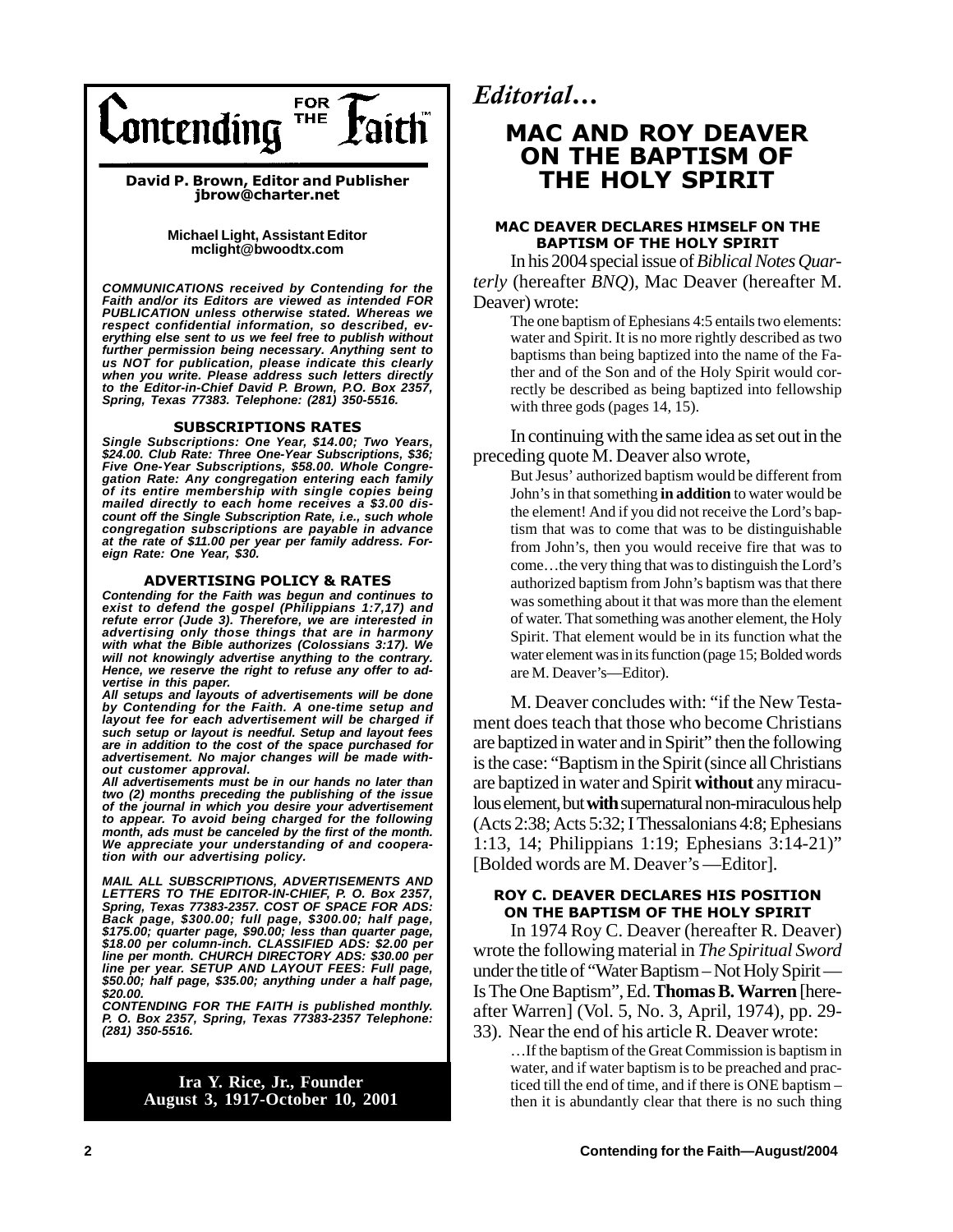today as Holy Spirit baptism….

…If it is the case that there is ONE baptism, and if it is the case that the baptism of the Great Commission is water baptism, and if it is the case that the baptism of the Great Commission is for all time – from Pentecost of Acts 2 to the end of time – then (1) it is the case that the one baptism (of Eph. 4:5) is WATER baptism, and (2) **it is the case that there is now no such thing as Holy Spirit baptism** (Bold mine—DPB).

In the January 28, 1986 issue of the *Firm Foundation*, Vol. 103, No. 2, pages 1, 4 and 5 R. Deaver wrote an article entitled "The Right Baptism." On page 4 he wrote the following regarding Holy Spirit baptism.

> …II. Second, let us consider the right element of baptism. There are many who claim that the baptism by which one is saved in (sic) Holy Spirit baptism. It is certainly true that in the early days of New Testament Christianity there was such a thing as Holy Spirit baptism. In fact, we have two recorded instances of Holy Spirit baptism—one in Acts 2, relating to the apostles, and one in Acts 10, relating to Cornelius and his household. Holy Spirit baptism in Acts 2 was designed to convince the Jews that the Jewish dispensation was past, and the Jews (as well as Gentiles) were obligated to obey the gospel of the Christ. Holy Spirit baptism in Acts 10 was designed to convince the Gentiles that the Patriarchal dispensation was over, and that Gentiles (as well as Jews) were obligated to obey the gospel of Christ.

> May we note here these certain facts about Holy Sprit baptism. (1) It was promised by the Lord to the apostles (John 14; John 16; Mark 16:17-20; Acts 1:5). (2) In fulfillment of prophecy, it was given to Jews (that is, to the apostles) in Acts 2, and to Gentiles in Acts 10. (3) Only the Lord himself—not men—could administer Holy Spirit baptism (Cf. Mat. 3:11). (4) It had nothing to do with remission of alien sins (one's salvation). The Holy Spirit, in baptismal form, did not come upon Cornelius and his household to save them. (5) Holy Spirit baptism related to the miraculous element characteristic of the early church, and never did have anything to do with man's salvation from sin.

Following the preceding quotes from the *Firm Foundation* article about Holy Spirit baptism, R. Deaver declared: "The baptism by which one is saved is the baptism of the Great Commission." Also, after several comments regarding the baptism of the Great Commission and citing Paul's statement that there is only one baptism (Ephesians 4:5), R. Deaver concluded with, "If there is now any such thing as Holy Spirit baptism, and if there is now water baptism, then there are two baptisms. But, Paul declares that there is one baptism!"

In This Issue ...

| "WHY SLEEP YE?" (LUKE 22:46)<br>David B. Watson                                                    | 1  |
|----------------------------------------------------------------------------------------------------|----|
| Editorial<br>MAC AND ROY DEAVER ON THE<br>BAPTISM OF THE HOLY SPIRIT<br>David P. Brown             | 2  |
| Assistant Editorial<br><b>FAITHFUL CHRISTIAN LIVING</b><br>Michael Light                           | 5  |
| "WHICH IS THE GREAT COMMANDMENT<br>IN THE LAW?" (Matthew 22:36)<br>Loy Hardesty                    | 9  |
| THE MISSIONARY SOCIETY<br>REJECTS THE AUTHORITY OF THE<br><b>NEW TESTAMENT</b><br>Russell M. Kline | 10 |
| WHEN GOOD MEN DO NOTHING<br><b>Tom Moore</b>                                                       | 15 |
| TAKE HEED HOW YE HEAR<br><b>B. Dean Beard</b>                                                      | 16 |
| <b>SERMONS OR SUGGESTIONS</b><br><b>Geoff Litke</b>                                                | 17 |
| "UNTIL THEY COME HOME"<br>David B. Smith                                                           | 18 |
| PROVIDENCE AND PRAYER<br>Gary W. Summers                                                           | 20 |
| THE GREAT MANIPULATOR<br>Irene C. Taylor                                                           | 21 |
| One Woman's Perspective<br>ON EAGLES' WINGS<br>Annette B. Cates                                    | 22 |
|                                                                                                    |    |
|                                                                                                    |    |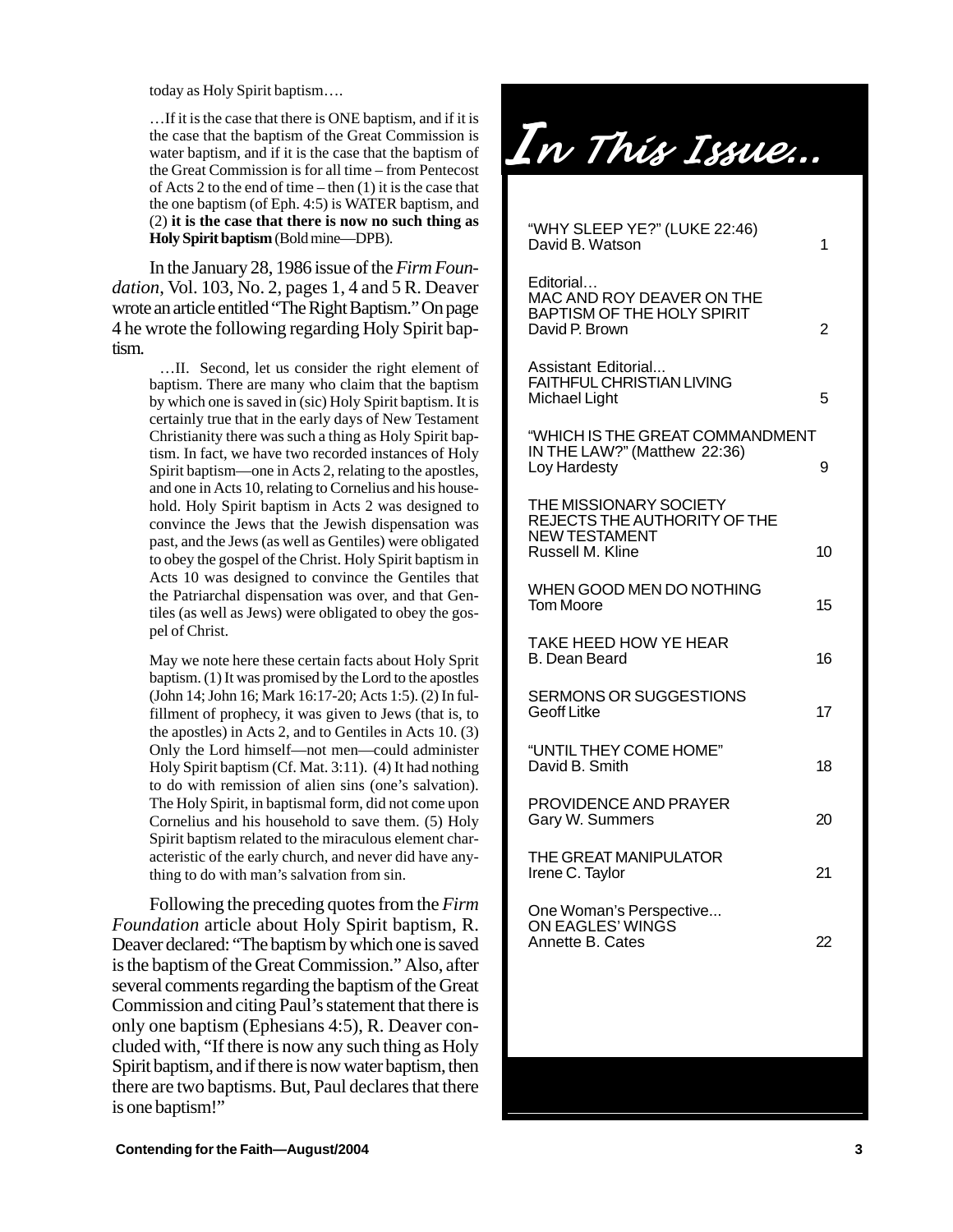### GUIDED BY THE SAME SPIRIT?

At different times and on different occasions M. Deaver has stated that R. Deaver and Warren believed the Holy Spirit personally, directly and immediately dwells in and directly operates on the inward man (heart, spirit) of the Christian. M. Deaver states that this must happen to the Christian's inward man for the purpose of directly imparting divine strength to the Christian to aid him/her in resisting temptation, to infuse direct divine wisdom into the Christian's mind and to create the component parts of the singular fruit of the Spirit. If what M. Deaver reports is true concerning Warren and R. Deaver, may we not rightfully conclude that these two brethren had direct divine help in the formation of their beliefs whatever they may have been? *And, that being the case, should not, Warren, R. Deaver and M. Deaver be speaking the same things on Holy Spirit Baptism?*

### THE LATE THOMAS B. WARREN AND HOLY SPIRIT BAPTISM

In the August 2002 issue of *CFTF*, pages 17- 20, we pointed out from charts, drawn by Warren for **David Lipe** in his debate with the United Pentecostal Church's preacher **Billy Lewis,** what he (Warren) believed about Holy Spirit baptism. Warren's position was exactly the same as R. Deaver's position on the Baptism of the Holy Spirit. However, Warren and R. Deaver differ from M. Deaver on the Baptism of the Holy Spirit. Warren and R. Deaver declare that Holy Spirit Baptism had ceased by A. D. 62. Mac says it continues on in a non-miraculous format.

Now if Warren, R. Deaver and M. Deaver receive direct divine guidance, wisdom and strength from the personal indwelling and direct work of the Spirit on their spirits, then why the discrepancies in Warren and R. Deaver's views on the Baptism of the Holy Spirit from those of M. Deaver on the same baptism? Is the Holy Spirit divided? And, please remember if what M. Deaver stated about Warren and R. Deaver is true regarding their belief in the personal direct indwelling and direct work of the Holy Spirit to do the things to the inward man of the Christian that we have

previously listed, then why did not Warren and R. Deaver attain to the knowledge concerning Holy Spirit Baptism to which the Spirit has directly led M. Deaver long before (pre-1994) M. Deaver embraced their doctrine?

Please remember M. Deaver is advocating a direct work of the Holy Spirit on the inward man of the Christian because, he declares, it fills a void that exists in the Christian's life. He declares that without such an indwelling and direct work the Christian is at least weakened and at worse killed spiritually. Thus, this alleged work of the Spirit on the Christian's inward man is a very practical work of the Spirit involving every second, minute, hour, day, week, month and year of the Christian's life. Hence, those who have such direct divine influence from the Holy Spirit on their spirit, heart or inward man must evidence such by the fruit born out in them—in their beliefs, decisions and activities. But, in the case of Warren, R. Deaver and M. Deaver regarding Holy Spirit Baptism there is division—M. Deaver versus Warren and R. Deaver's views as to what the Bible teaches on Holy Spirit Baptism. Therefore, whatever the Holy Spirit was doing directly to the spirit of Warren's and R. Deaver concerning answering their prayers to help them better understand the scriptures relative to what they teach concerning Holy Spirit baptism, they did not receive it, it was not supplied to them, or (and surely this would not be the case), they ignored it. But M. Deaver (a Johnny-come-lately to the long held belief of Warren and R. Deaver) received it.

### THE PROOF OF THE PROPOSITION IS IN ITS DEMONSTRATION

*The proof of M. Deaver's proposition is in its demonstration*. And, in the case of Warren, R. Deaver and M. Deaver relative to their differing beliefs on Holy Spirit Baptism, such a demonstration is woefully lacking. In fact, in practical day-to-day Christian living when all is said and done by M. Deaver in advocating and defending his doctrine, he has no more to offer in practical demonstration of his direct power, wisdom, and strength he claims to have from the Holy Spirit's personal indwelling and direct work on his heart than do those who deny his position.

*—David P. Brown, Editor*

*Produce Your Cause* is a free monthly e-newsletter designed to help preachers, elders, and concerned brethren understand how Satan is fighting against the word of God through destructive criticism. Subscribe today by sending an e-mail to Proveitsubscribe@yahoogroups.com.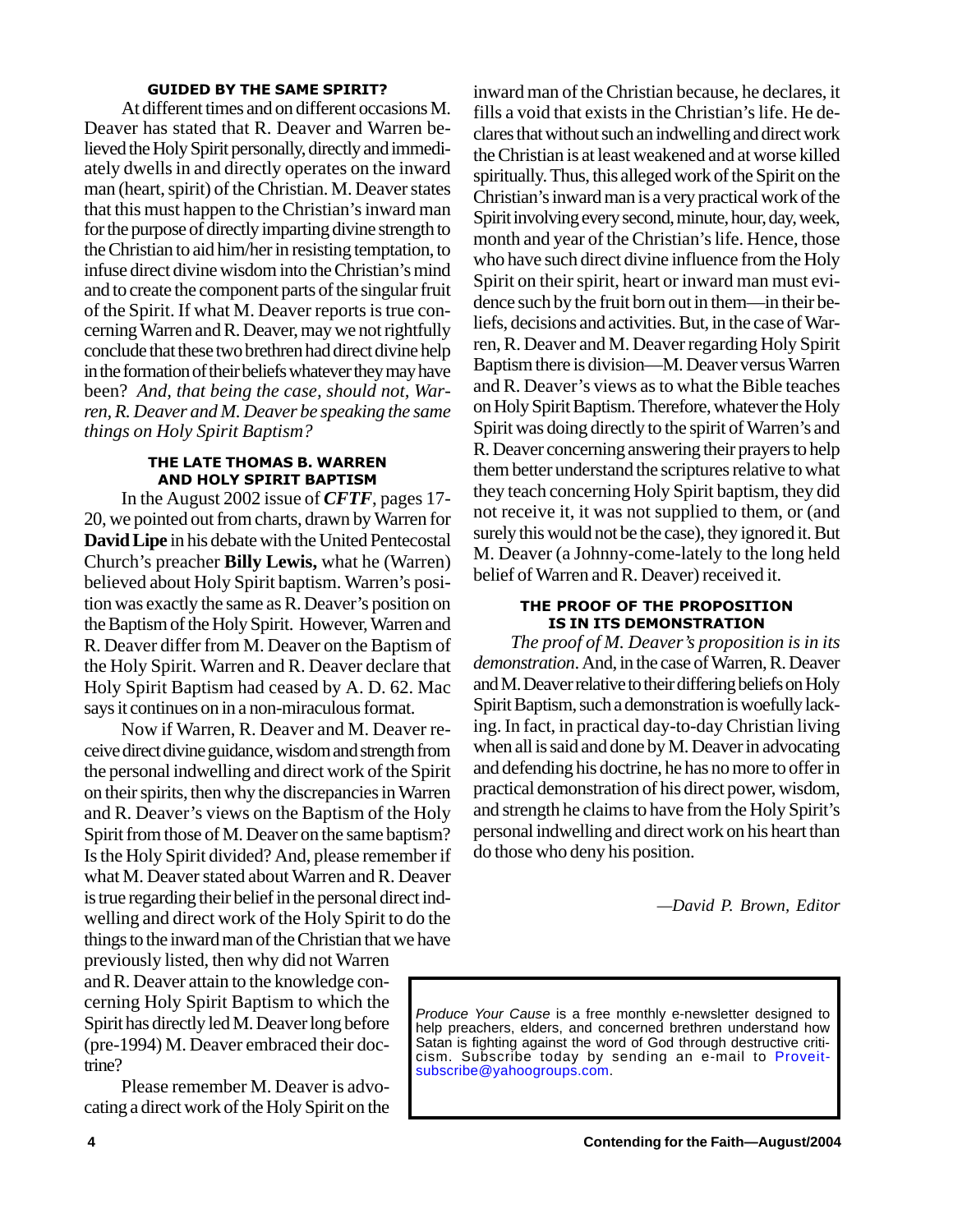### Assistant Editorial... FAITHFUL CHRISTIAN LIVING

Men and women seeking to find and please the God of the Bible must be willing to follow the messages contained therein. Although dealing with brotherhood issues and false doctrines is necessary and commendable, teaching the wonderful plan through which God saves men must not be neglected (Jude 3; Romans 1:16). We would call upon all men everywhere to search the scriptures pertaining to the subject of salvation (Acts 17:11).

*The Bible is completely sufficient to direct man from earth to heaven (II Timothy 3:16, 17).* The Book of books instructs us pertaining to the manner in which we become Christians. We are to: (1) Hear the word of God (Romans 10:17), (2) Believe the message (John 3:16; 8:24), (3) Repent of our sins (Luke 13:3; Acts 17:30), (4) Confess faith in Christ (Romans10:10), (5) Be baptized (Acts 2:38).

*After our conversion to Christ we are to remain faithful.* In I Corinthians 15:58 we read, **"Therefore, my beloved brethren, be ye steadast, unmoveable, always abounding in the work of the Lord, forasmuch as ye know that your labour is not in vain in the Lord."** Unfortunately, Satan has been successful in convincing many in the religious world that it is impossible to fall from grace. This doctrine is patently false. Notice Romans 11:22, **"Behold therefore the goodness and severity of God: on thee, goodness, if thou continue in his goodness: otherwise thou also shalt be cut off."** This passage clearly sets forth a condition for receiving God's goodness. They were to continue in God's goodness; I Corinthians 15:58.

A similar passage found in Galatians 5:4 states, **"Christ is become of no effect unto you, whosoever of you are justified by the law; ye are fallen from grace."** This passage specifically teaches that one can fall from grace. We could read the first three chapters of the Book of Revelation, noting the warnings from the Lord to the churches of Asia and the threats to remove their candlesticks. Most of these congregations were in danger of apostatizing (falling away).

There are some 2,500 warnings in the Bible

against falling away. But the above should be sufficient to show that it is indeed possible. The remainder of our space shall be used noting what the Bible teaches in regard to the need to remain faithful. I truly believe that faithful Christian living is the greatest and most challenging life a person can live. The New Testament puts many duties before the child of God.

*God expects us to grow in knowledge of his word.* We cannot be satisfied with what we know at the time of our conversion. Unfortunately, there are some members of the Lord's body, who never mature beyond their teenage years, spiritually speaking. It is a shame and a disgrace to grow old and yet remain ignorant of the basic tenants of the Bible. God expects us to move from the milk of the word to the meat of the word. He also expects us to grow in such a way as to be able to teach others the saving gospel of Jesus Christ (Hebrews 5:12).

*We must develop, and cultivate, a mindset that strives to serve the Lord every day.* In Philippians 3:13f the Apostle Paul writes, **"Brethren I count not myself to have apprehended... and reaching forth unto those things which are before, I press toward the mark for the prize of the high calling of God in Christ Jesus."** We can never become complacent. Many live as if they are totally satisfied with where they are in their spiritual development. If we are unwilling to be actively involved in the work of the church, we are not living the faithful life. The parable of the talents should remind us that God will not accept us if we do not use our abilities in his service. Let us not forget that Jesus taught us to love God with all our heart, mind, soul and strength (Matthew 22:37).

*We should have Christ reigning on the throne of our hearts.* Philippians 1:21 states, **"For me to live is Christ, and to die is gain."** We must live a Christ-centered life. As we read Matthew's account of the Sermon on the Mount, this point is stressed repeatedly by Jesus. We are to be the salt of the earth and the light of the world (Matthew 5:13-14). In fact, as he sums up this point, in verse sixteen he concludes, **"Let your light so shine before men, that they**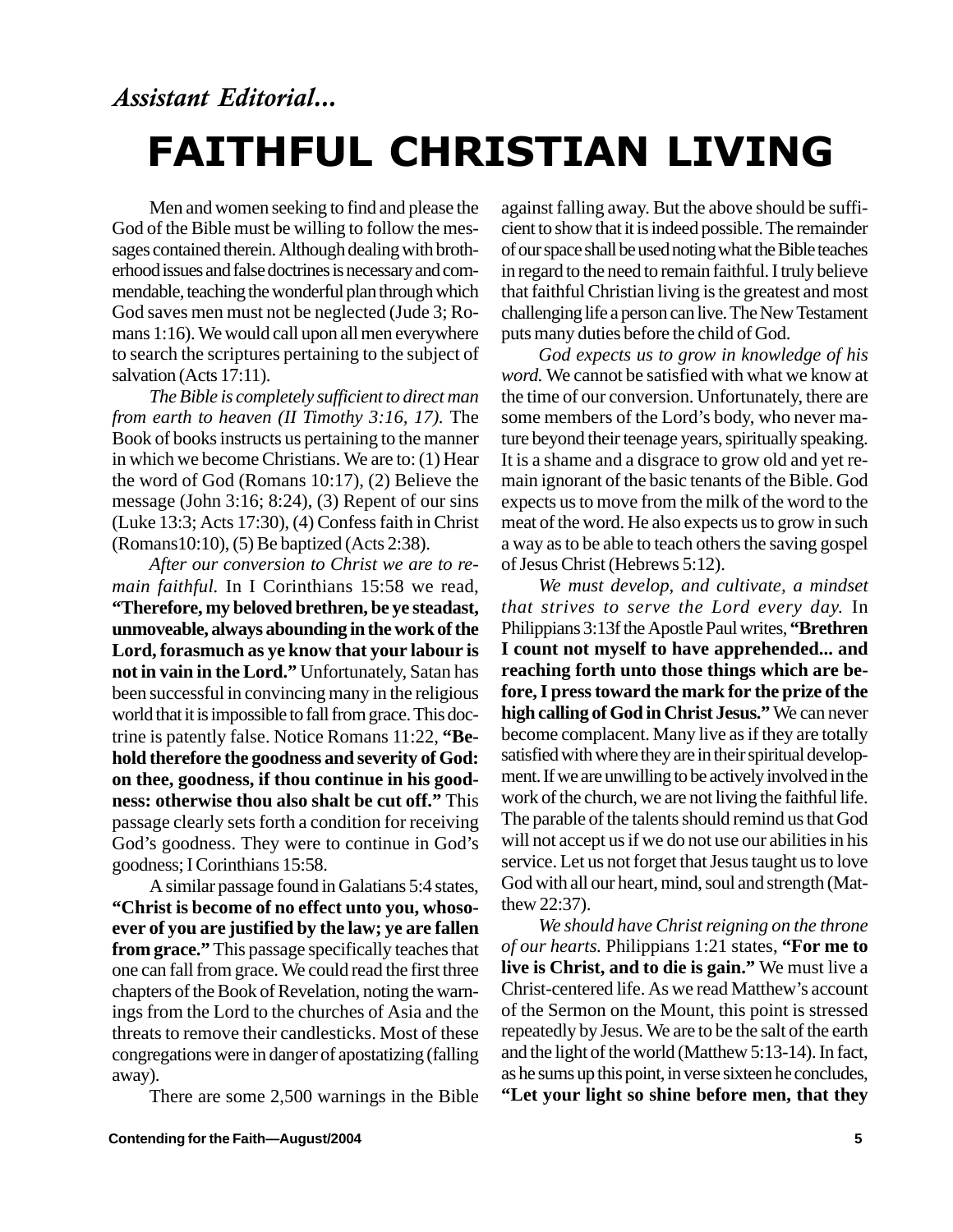**may see your good works, and glorify your father which is in heaven."** This verse sets out a great truth concerning the Christian life. Our lives are on display before all men with whom we have contact. We should be living in such a way that men will notice something different about us (they should see Christ living in us) and give God the glory.

*Living faithfully also includes a recognition of our responsibility to stand firm for the truth.* There is a great aversion in our day to opposing people's religious views. Our culture is saturated with the "It's not what's right, it's what's right for you" mentality. There are more than a few who really seem to think there is no right way, therefore, it really does not matter what you believe. For many years there has been a growing number in the Lord's church who have gravitated to this same philosophy. It has been years in some places since the preacher mounted the pulpit and opposed a false religious idea. Each and every individual member has an obligation to contend for the faith (Jude 3). We are taught to search the scriptures to make sure that what we are being taught (and believe) is indeed true (Acts 17:11). We are to try (test) the spirits (teachers), because many false teachers have gone out into the world (I John 4:1).

Sometimes we will hear some brother or sister bemoaning the marking of a false teacher or congregation as being mean spirited or unchristian. Such is completely without biblical justification. If a preacher is teaching false doctrines, we are commanded to mark that man. Notice the words of the Holy Spirit through the pen of Paul, **"Now I beseech you, brethren, mark them which cause divisions and offences contrary to the doctrine which ye have learned; and avoid them"** (Romans 16:17). He goes on to condemn them for their deceptive work. When a false doctrine is allowed to go unchallenged souls are endangered. The faithful of God must be willing to oppose those who propagate false doctrines. Unfortunately, all false teachers are not outside of the Lord's church. From time to time we must oppose a brother who has left the truth. If we love Christ supremely, we will put him first in all things. Although it is never pleasant to mark false teachers, the faithful child of God will do his duty in this area of life.

*The faithful child of God will worship God scripturally.* Again the pervasive view is that whatever you want to call worship is acceptable, but such is not the case. In John 4:24 we read, **"God is a** **Spirit, and they that worship him must worship him in spirit and in truth."** The Old Testament contains several examples of God not accepting just any old thing as worship. In the story of Nadab and Abihu, we see God kill two men who offered a fire which he had not authorized (Leviticus 10:1, 2). In I Chronicles 13, we read of David's attempt to move the ark of the covenant back to Jerusalem. David failed to read the scriptures to determine what instructions God had given concerning moving the ark. Due to this failure, Uzzah was killed for touching the ark. The people in this story were sincere in their effort. They were singing and playing before the Lord with all their might. The point is, regardless of how sincere people are, unauthorized worship has never, and will never, be acceptable to God.

In the New Testament we find five acts mentioned as worship toward God. They are: (1) singing (Ephesians 5:19; Colossians 3:16), (2) the Lord's Supper (Acts 20:7; I Corinthians 11:23-28), (3) praying (Acts 2:42), (4) teaching (Acts 2:42), (5) giving (I Corinthians 16:1, 2). The scripture sets out how we are to fulfill each of these actions. The mode and the manner of heart for each are also described. To add to or take away from biblical worship is to be guilty of sin (Deuteronomy 4:2; Revelation 22:18,19).

Concerning the faithful Christian life, we have noted: (1) that the Bible is all sufficient in directing us in all areas of our lives; (2) that the Bible calls upon us to remain faithful (true to God); (3) that we must grow in knowledge of God's word; (4) that we are to use our God given talents in the service of the Lord; (5) that we must allow Christ to reign in our hearts, (6) that we are obligated to defend the truth and oppose false doctrines and false teachers; and, (7) that we must worship God scripturally. The Lord is our Shepherd and he will lead us all the way to glory if we will but follow. We must be totally dedicated to him. We must be willing to remain faithful. As we read Romans 8:31-39, we discover that nothing can separate us from Christ, except ourselves. If you will determine to stay with him, you can know assuredly that he will stay with you.

*—Michael Light, Assistant Editor*

**6 Contending for the Faith—August/2004**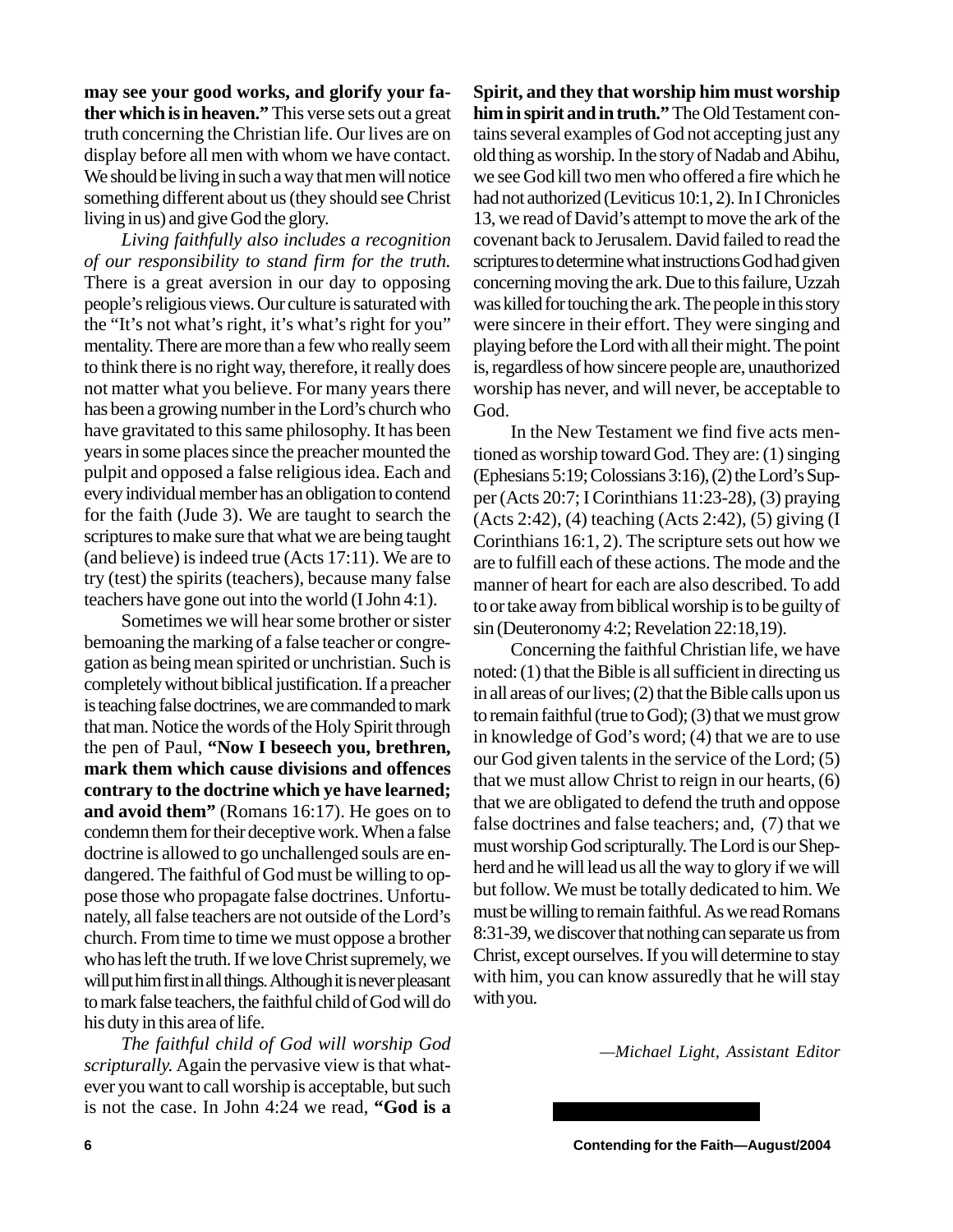### "Why Sleep Ye?"

### (Continued From Page 1)

The American people are waiting and growing impatient with us. They want something done.

### THE SILENCE

He then asked and answered a question, saying: So, if I am asked why—with all the pressing problems this nation faces today—why am I pushing these social issues and taking the Senate's valuable time? I will answer: Because, it is of the highest importance. Yes, there's a deficit to be concerned about in this country, a deficit of decency.

He concluded his remarks by saying:

So, as the sand empties through my hourglass at warp speed—and with my time running out in this Senate and on this earth, I feel compelled to speak out. For I truly believe that at times like this, silence is not golden. It is yellow.

Sadly, Congress was silently sleeping.

### THE SCRIPTURES

The wise man spoke concerning national leaders: "**Righteousness exalteth a nation: but sin** *is* **a reproach to any people**" (Proverbs 14:34). For this reason the "**king's favour** *is* **toward a wise servant: but his wrath is** *against* **him that causeth shame**" (14:35).

Those that direct should be directed by Deity. "**The king's heart** *is* **in the hand of the LORD,** *as* **the rivers of water: he turneth it whithersoever he will**" (21:1).

Authorities should not be an abomination but should rule righteously. *"It is* **an abomination to kings to commit wickedness: for the throne is established by righteousness**" (16:12).

The pronouncements of politicians should be righteous. "**A divine sentence** *is* **in the lips of the king: his mouth transgresseth not in judgment**" (16:10). "**Righteous lips** *are* **the delight of kings; and they love him that speaketh right**" (16:13). "**Excellent speech becometh not a fool: much less do lying lips a prince**" (17:7).

Rulers should not rebuke the righteous but the wicked. "**He that saith unto the wicked, Thou** *art* **righteous; him shall the people curse, nations shall abhor him: But to them that rebuke** *him* **shall be delight, and a good blessing shall come upon them**" (24:24-25).

Superiors should scatter the wicked away. "**A king that sitteth in the throne of judgment scattereth away all evil with his eyes**" (20:8). "**A wise king scattereth the wicked, and bringeth the**

**wheel over them**" (20:26).

Thrones are established by truth. "**Mercy and truth preserve the king: and his throne is upholden by mercy**" (20:28). "**Take away the wicked from before the king, and his throne shall be established in righteousness**" (25:5).

Righteous rulers cause rejoicing. "**When the righteous are in authority, the people rejoice: but when the wicked beareth rule, the people mourn**" (29:2).

Congress, "**Why sleep ye**?"

### THE COURTS ARE SLEEPING

**Wayne Jackson** wrote an article titled "America-A Nation Out Of Control" (July 28, 1999). In the article he dealt with "The Judicial System" of our nation and had this to say:

Another symptom of a nation out of control is the manner in which our judicial system has decomposed over the past half-century. A very significant book arrested the public's attention recently. It is titled, **Guilty:The Collapse of Criminal Justice** (1996, Random House). The author was the late **Harold J. Rothwax**, a judge who presided over criminal cases in New York City for the past twenty-five years. Apparently Judge Rothwax was not conservatively oriented. He stated that in his early life his hero was Clarence Darrow (the atheist who argued for evolution in the famous Scopes trial). Too, in his younger lawyering years, Rothwax was a card-carrying member of the A.C.L.U. I mention these things to emphasize that this judge was not out of a strait-laced background.

The thesis of the Judge's book is this: The American justice system is in a state of moral collapse. He writes: "We have formalism and technicalities but little common sense. It's about time America wakes up to the fact that we're in the fight of our lives." This prominent jurist further stresses: "The bottom line is that criminals are going free." He notes: "There is no respect for the truth, and without truth, there can be no justice." Rothwax charges that "our system is a carefully crafted maze, constructed of elaborate and impenetrable barriers to the truth."

### THE SITUATION

Jackson then summarized the situation by citing two examples to illustrate the problem with our system of justice.

On Christmas Eve of 1968, ten-year-old **Pamela Powers** was attending an event with her parents at the YMCA in Des Moines, Iowa. She went to the rest room and was never seen alive again. A few days afterward, a car was discovered in Davenport (160 miles away) containing some of her clothes. Two days later, **Robert Williams**, owner of the car, surrendered to Davenport police. Officials in Des Moines dispatched two policemen to transport Williams back to the site of the abduction. They were strictly charged not to question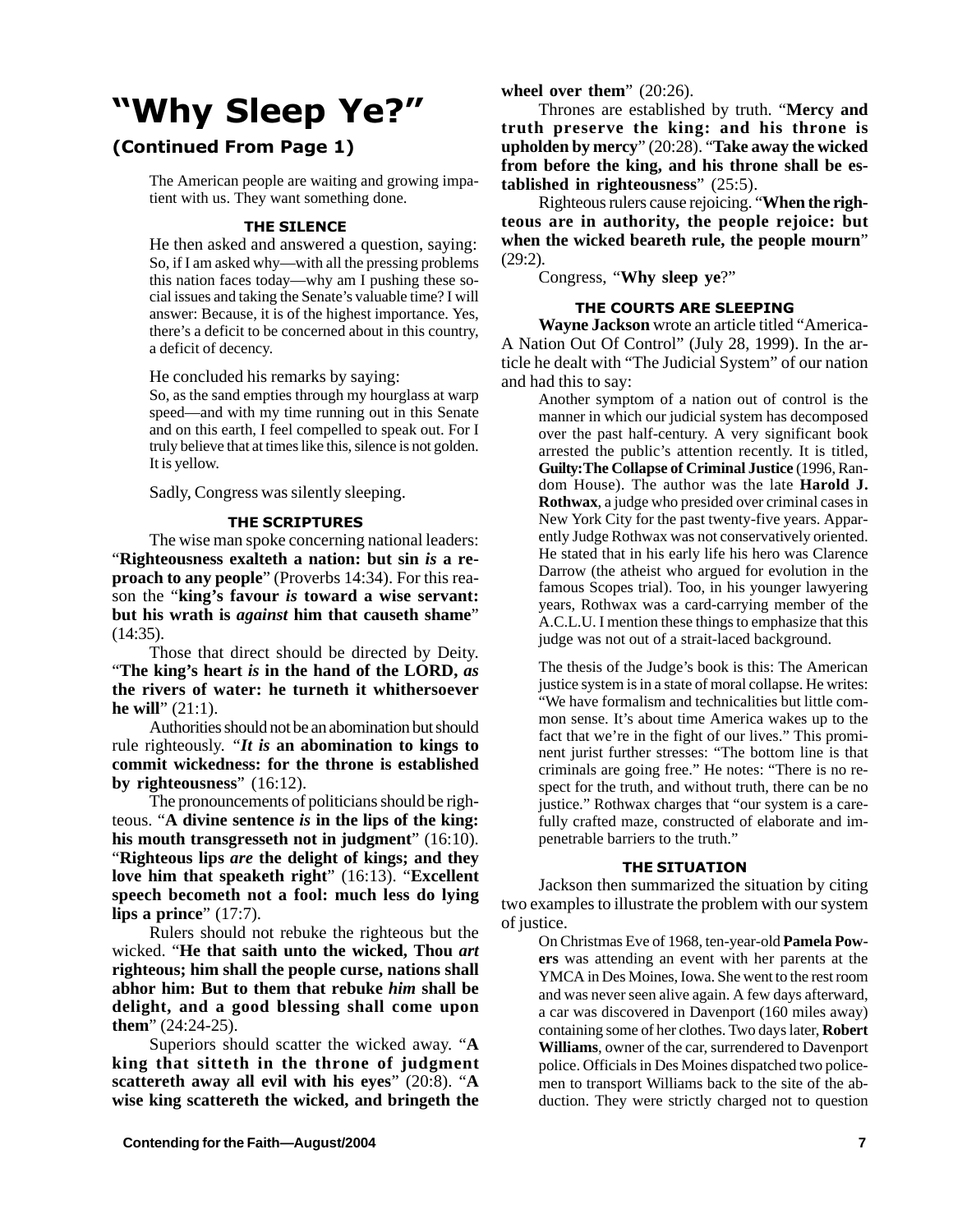him en route. Along the way, one of the officers commented that it was Christmas time, and it would be wonderful if the Powers family could at least recover the body of Pamela and give it a "Christian burial." Sometime later Williams spoke up: "Okay, let me take you to the body."

He directed the officers to the place where he had buried little Pamela in a ditch. Subsequent tests revealed that she had been raped and smothered to death. Robert Williams was convicted of murder. However, the conviction was overturned in federal court. When the U.S. Supreme court finally ruled on the matter, the majority opinion, written by Justice Potter Stewart, stated that Williams' "rights" had been violated by the police officer's "Christian burial" speech.

Here is the second example brother Jackson gave. At 2 a.m. on November 20,1990, Leonardo Turriago was pulled over by two state troopers for speeding. The officers asked if they could look into his van; Tumago said they could. Inside, the troopers saw a trunk and asked Turriago about it. He sprang open its lock, then ran away. Opening the trunk, the troopers found the body of a man shot five times. Turriago was caught quickly.

In his apartment, police found eleven pounds of cocaine and guns. The suspect told them where to find the murder weapon. Turriago was convicted of second-degree murder and sentenced to forty-five years to life. The defense appealed, arguing that the troopers had no right to search the van. On June 6, 1996, Turriago's conviction was overturned. A New York appellate court ruled that the police search had been coercive.

### THE SEPARATION

Zell Miller (in his Senate speech quoted from previously) also spoke about our judiciary system saying: I stand shoulder to shoulder...with our Founding Fathers in the conception of religious liberty and the terribly wrong direction our modern judiciary has taken us in.

Everyone today seems to think that the U.S. Constitution expressly provides for separation of church and state. Ask any ten people if that's not so. And I'll bet you most of them will say "Well, sure." And some will point out, "it's in the First Amendment."

Wrong! Read it! It says, "Congress shall make no law respecting an establishment of religion or prohibiting the free exercise thereof." Where is the word "separate"? Where are the words "church" or "state."

They are not there. Never have been. Never intended to be. Read the Congressional Records during that four-month period in 1789 when the amendment was being framed in Congress. Clearly their intent was to prohibit a single denomination in exclusion of all others, whether it was Anglican or Catholic or some other. It was Alexander Hamilton who pointed out that "judges should be bound down by strict rules and precedents, which serve to define and point out their duty." Bound down! That is exactly what is needed to be done. There was not a single precedent cited when school prayer was struck down in 1962.

These judges who legislate instead of adjudicate, do it without being responsible to one single solitary voter for their actions.

This is why, even when voters voice their objections, the judges seem to be sleeping.

### THE SCRIPTURES

The Judge of all sets judges in the land. **"And he set judges in the land throughout all the fenced cities of Judah, city by city"** (II Chronicles 19:5). Judges are to render rulings for Jehovah. **"And [Jehovah] said to the judges, Take heed what ye do: for ye judge not for man, but for the LORD, who** *is* **with you in the judgment**" (19:6). The law of the Lord is to fear him. "**Wherefore now let the fear of the LORD be upon you; take heed and do** *it:* **for** *there is* **no iniquity with the LORD our God, nor respect of persons, nor taking of gifts**" (19:7). Judges are to render just judgment. "**Judges and officers shalt thou make thee in all thy gates, which the LORD thy God giveth thee, throughout thy tribes: and they shall judge the people with just judgment**" (Deuteronomy 16:18). The judicial process should not be perverted by judges being blinded by bribes. "**Thou shalt not wrest judgment; thou shalt not respect persons, neither take a gift: for a gift doth blind the eyes of the wise, and pervert the words of the righteous**" (16:19). The judgments of judges determine the destiny of the land in which we all live. "**That which is altogether just shalt thou follow, that thou mayest live, and inherit the land which the LORD thy God giveth thee**" (16:20). Judges, "Why sleep ye?"

*[The preceding article is used by permission. It is an excerpt from David B. Watson's lecture entitled, "Why Sleep Ye?—Luke 22:46" It comes from the 2004 Bellview Church of Christ Pensacola, Florida, lecture book, pages 203-220. We have edited the article only to the extent of putting it into our format. The book is entitled, Great New Testament Questions. Michael Hatcher, director. We urge our readers to purchase this book to get the rest of the article along with the other great material in the book.—Editor]*

> *—912 East Teresa Avenue Sapulpa, Oklahoma 74066-5844*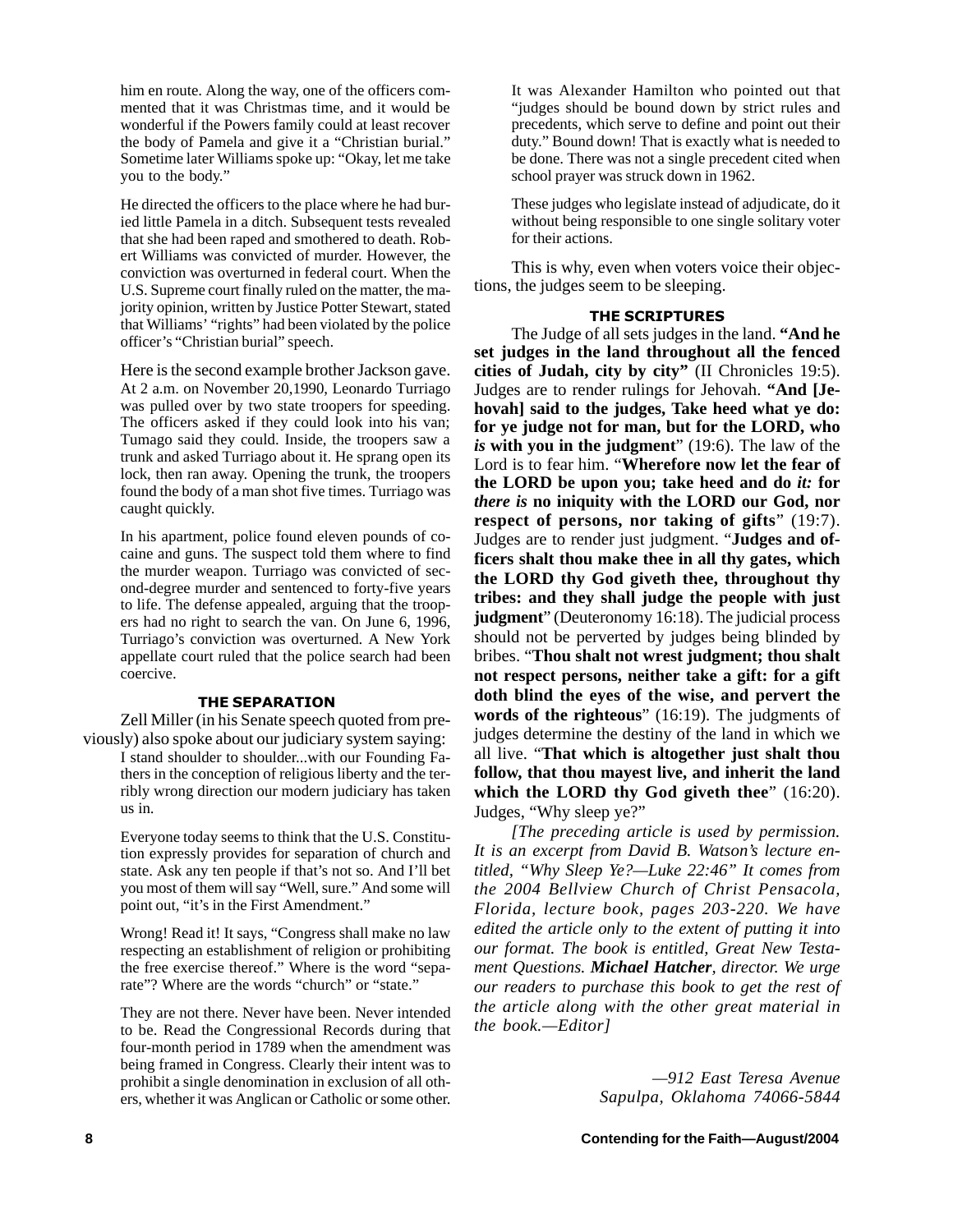### "Which Is The Great Commandment In The Law?" (Matthew 22:36)

### **Loy Hardesty**

*[The following article is used by permission. It is an excerpt from Loy Hardesty's lecture entitled, "Which Is The Great Commandment In The Law?" It comes from the 2004 Bellview Church of Christ Pensacola, Florida, lecture book, pages 101-109. We have edited the article only to the extent of putting it into our format. The book is entitled, Great New Testament Questions. Michael Hatcher, director. We urge our readers to purchase this book to get the rest of the article along with the other great material in the book.—Editor]*

In our text, this lawyer of the Pharisees tested Jesus by asking: "**Master, which** *is* **the great commandment in the law?**" Jesus replies by stating, "**Thou shalt love the Lord thy God with all thy heart, and with all thy soul, and with all thy mind**" (Matthew 22:36- 37).

This is the very foundation upon which our faith is built. The multitudes of people say "I love God," but what is it to love God? Several years ago, when I was preaching for the brethren in Velma, Oklahoma, one of the high school teachers invited all of the local preachers to speak to her class about the Bible and life in general. Only two preachers showed up that morning, the Methodist preacher and this scribe. The Methodist preacher spoke first. He spoke about love—that if you love God and your neighbor, and live a good moral life, those actions are all that are necessary. He taught that it made no difference what you believed just so you loved God.

I was glad I was the second speaker and had the opportunity to respond to some of the things the Methodist had to say. When properly understood, love is man's proper response to God. Jesus says, "**If ye love me, keep my commandments**" (John 14:15). However, more often than not, love is misrepresented. This Methodist preacher fairly represented the philosophy of ninetynine percent of the religious world, including our liberal preachers today, in teaching that it makes no difference what you believe and practice, just so long as you *love* God. Is that what it truly means to love God? Is loving God simply saying so?

**If there arise among you a prophet, or a dreamer of dreams, and giveth thee a sign or a wonder, And the sign or the wonder come to pass, whereof he spake unto thee, saying, Let us go after other gods, which thou hast not known, and let us serve them; Thou shalt not hearken unto the words of that prophet, or that dreamer of dreams: for the Lord your God proveth you, to know whether ye love the LORD your God with all your heart and with all your soul. Ye shall walk after the LORD**

**Contending for the Faith—August/2004 9**

**your God, and fear him, and keep his commandments, and obey his voice, and ye shall serve him, and cleave unto him** (Deuteronomy 13:1-4).

Moses clearly sets forth the path upon which we are to walk if we truly love God.

### IF WE LOVE GOD: WE WILL LOVE THE TRUTH

There are many today as there were in the first century who do not love the truth (II Thessalonians 2:10). The Psalmist declared, "**Thy word have I hid in mine heart, that I might not sin against thee**" (Psalms 119:11). Paul wrote:

> **All scripture** *is* **given by inspiration of God, and** *is* **profitable for doctrine, for reproof, for correction, for instruction in righteousness: That the man of God may be perfect, throughly furnished unto all good works** (II Timothy 3:16-17).

Jesus says, **"It is written, That man shall not live by bread alone, but by every word of God"** (Luke 4:4). John wrote:

> **And many other signs truly did Jesus in the presence of his disciples, which are not written in this book: But these are written, that ye might believe that Jesus is the Christ, the Son of God; and that believing ye might have life through his name** (John 20:30-31).

In the early seventies a preacher stood in the pulpit of the University church in Abilene during their annual lectureship and declared that we can not know the truth! Since that time we have seen a host of preachers chime in and promote this great lie. Jesus still says, "**And ye shall know the truth, and the truth shall make you free**" (John 8:32). James wrote, "**Wherefore lay apart all filthiness and superfluity of naughtiness, and receive with meekness the engrafted word, which is able to save** your souls" (James 1:21). If we believe the truth of God's word, then we will stand up for it. We will "**earnestly contend for the faith**" (Jude 3). Loving the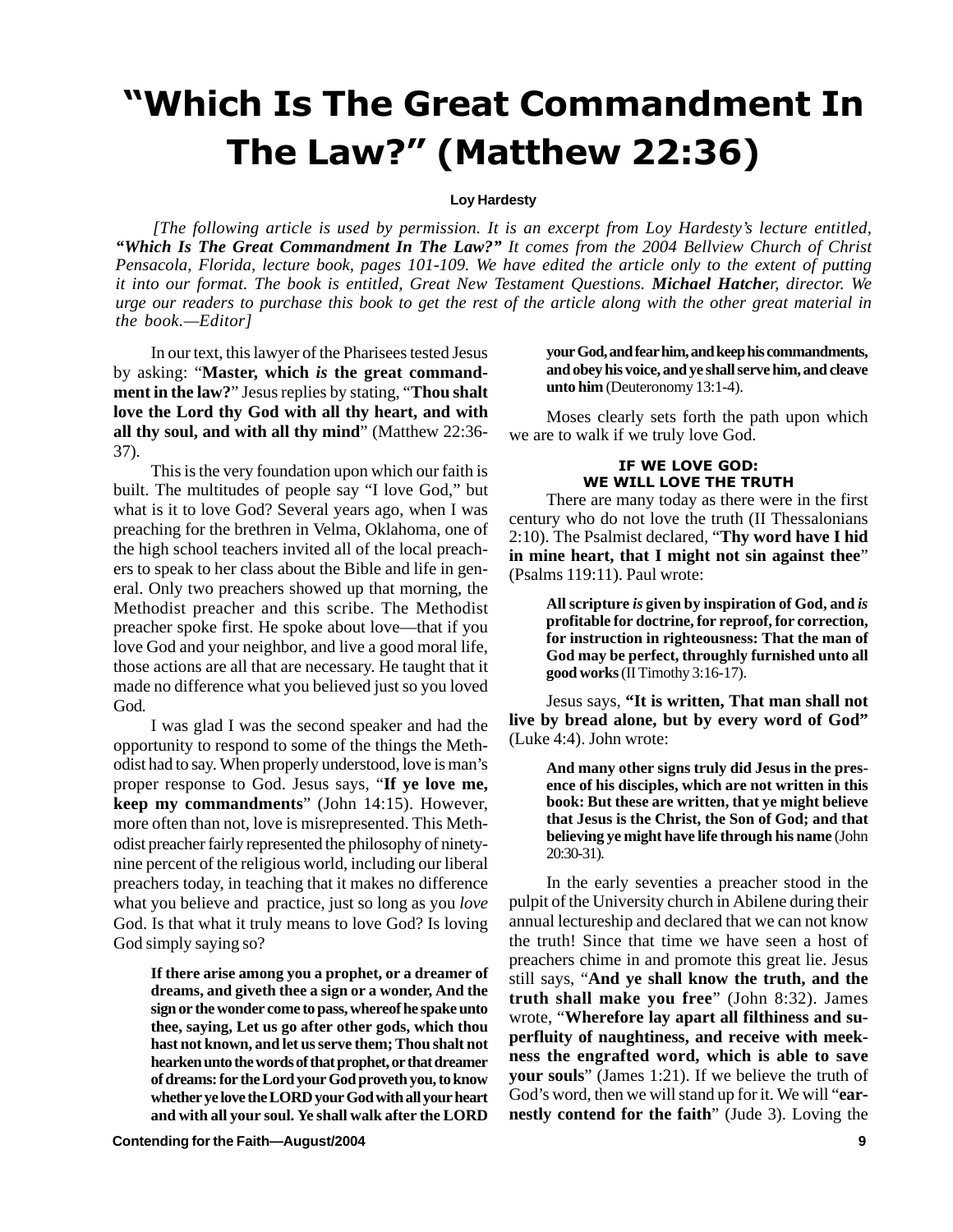truth (that which is good and right) implies abhorring that which is evil. Paul wrote, *"***Let ye be without dissimulation. Abhor that which is evil; cleave to that which is good**" (Romans 12:9). We are also instructed by the psalmist: "**Ye that love the LORD, hate evil**" (Psalms 97:10; see also Proverbs 6:16-19). Yes, if we love God, we will love his word; we will love the truth!

### IF WE LOVE GOD: WE WILL LOVE HIS CHURCH

**Curtis Shelburne**, a preacher in Muleshoe, Texas, writes a weekly column in the local newspaper. In one of his articles he wrote about how he loved the church, but he has never once defined or identified the Lord's church. The following are excerpts from later editions of his column [The excerpts quoted from Shelburne's newspaper articles appeared in about 1996. —Editor].

> "I spent some time in Lubbock this week attending some wonderful meetings and being reminded of what a priceless thing Christian unity really is."

He referred to a Restoration meeting at the non-Sunday school Quaker Avenue Church of Christ. In this Restoration meeting there were individuals from the Christian Church Denomination, "Anti" groups, the Broadway Church of Christ, and many others. He continues:

> Thank God that all of God's children are one! On our better days, I hope we like it, but we're brothers and sisters whether we like it or not! We're family whether you praise the Lord with a pitch pipe or an 80-piece orchestra or a bagpipe solo! Our Father is bigger than that. I can't believe God cares how He is praised, just as long as he is! We're family whether you are premillenial, amillenial or postmillenial, or panmillenial. It'll all pan out in the end, and I just want to be with all the family whenever! Our Father is bigger than our end times theology ("Christian Unity").

In another article he wrote:

When good things happen and God is praised, all believers dunked, sprinkled, or fricasseed; shaken, rattled, or rolled; amillenial, dispensational, or persnicketydoowoplapsiduodenal (??), ought to be happy about it and often working together on it. Otherwise, we're "Our Own Worst Enemies." I read that in a magazine. But I think I read it in the Bible first ("Christians Can Avoid").

Again in a different article, he wrote:

I made a donation yesterday. Yes, indeed, *I* did. I may now be the only Church of Christ preacher in this hemisphere or beyond who actually owns a part of a key of the piano of his community's First Baptist Church. You see, the good folks at First Baptist are in the process of

raising money to buy a very fine piano. (The sticker price convinces me that we more non-instrumental types are too poor to change our theology much on this issue even though I think it is also poor.)

So I made the donation yesterday in the large amount of \$25.... In any case, the next time Stacy and I trade pulpits....

Anyway, it tickles me pink to think that every time those gleaming new ivories down at the First Baptist Church are tickled, my minor key will be tickled right along with the rest of them. Part of that Baptist piano is now owned by a "Campbellite" ("A Story").

**Will Rogers** is supposed to have said, "You can't believe everything you read in the newspaper." However, we know that Shelburne wrote the preceding quotes of nonsense because we have his newspaper articles.

> Jesus said, "**And I say also unto thee, That thou art Peter, and upon this rock I will build my church; and the gates of hell shall not prevail against it**" (Matthew 16:18). The word "**my**" continues to be possessive, and the word "**church**" is singular. Nothing has changed. Paul wrote:

> **I therefore, the prisoner of the Lord, beseech you that ye walk worthy of the vocation wherewith ye are called, With all lowliness and meekness, with longsuffering, forbearing one another in love; Endeavouring to keep the unity of the Spirit in the bond of peace.** *There is* **one body, and one Spirit, even as ye are called in one hope of your calling; One Lord, one faith, one baptism, One God and Father of all, who** *is* **above all, and through all, and in you all** (Ephesians 4:1-6).

> **"And hath put all** *things* **under his feet, and gave him** *to be* **the head over all** *things* **to the church, Which is his body, the fulness of him that filleth all in all"** (Ephesians 1:22-23).

> **"Unto him** *be* **glory in the church by Christ Jesus throughout all ages, world without end. Amen**" (Ephesians 3:21).

Are we ashamed of Christ, of His church? Brethren, why do we take the name of Christ off our buildings? Jesus loved the church; He purchased it with His own blood. When Paul wrote, "**The churches of Christ salute you**" (Romans 16:16), he was not talking about "The Community Church," "The Christian Fellowship Church," or any other denominational Church. How can we reconcile division when Paul plainly states:

**I marvel that ye are so soon removed from him that called you into the grace of Christ unto another gospel: Which is not another; but there be some that trouble you, and would pervert the gospel of Christ**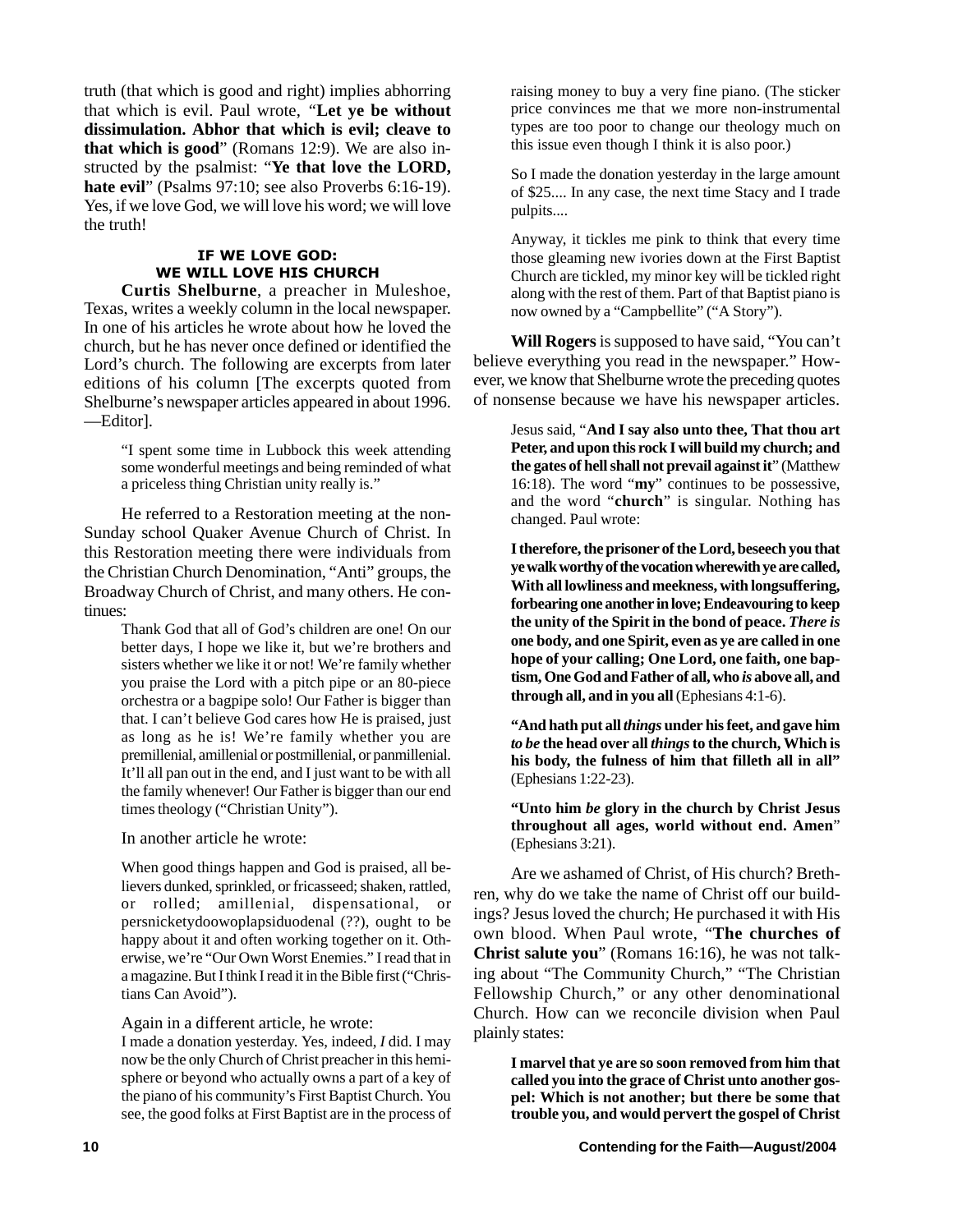(Galatians 1:6-7; see also 1 Corinthians 1:10-13).

I was raised in a denominational Church and obeyed the Gospel when I was fifteen years old. If the Tulsa Workshop had been around and my exposure to the church would have been to liberal brethren, I would probably continue to be a member of a denomination. It breaks our heart to read and hear the error that is being promoted by preachers, professors, and others. These brethren ought to know better. God will judge! Do you love the church?

> *—P.O. Box 99 Waldron, Arkansas 72958-0099*

## THE MISSIONARY SOCIETY REJECTS THE AUTHORITY OF THE NEW TESTAMENT

### **Russell M. Kline**

I have a brilliant idea! Christians in America are wealthier and more influential than ever. If only we could combine our wealth and influence into a single concentrated effort, then there would be no task we could not accomplish. I think that we should form some kind of a society of like-minded Christians for the purpose of combining our resources to do the work of the Lord on an unprecedented scale. Churches could contribute money to the society, and every contributor could have a say in what is done with the money, so that everything is managed properly.

By now, you may be thinking, "That sounds like a good idea, but is there any Bible for it (Colossians 3:17)?" If so, then I would urge you to think about the good that could be accomplished by such an organized effort (Matthew 7:15-20). Also, I would urge you to think about how much less waste of the Lord's money there would be, if it were being handled by a single clearinghouse (Romans 12:11). Finally, I would impress upon you that the matter of how the church accomplishes its mission of evangelism, benevolence, and edification is purely one of expedience, and is not in any way specified by the scriptures (Matthew 28:19; Galatians 6:10; Matthew 28:20). What do you say? Is this a good idea, or what?

Actually, the truth is that the preceding "idea," and the justification offered for it, are the basic tenets proposed by those who advocated the establishment of the American Christian Missionary Society in the middle of the nineteenth century. I have written this tongue-incheek "proposal" to illustrate the reasoning of men like **Alexander Campbell**, who were honestly seeking bet-

ter ways to do the Lord's work. Through his writing and preaching, Alexander Campbell lobbied passionately for churches to pool their resources into a single entity that could do the work of the local church on a worldwide scale. Through his personal study and experience, Campbell came to realize that there were some aspects of the Lord's work which were too great for individual Christians and local congregations to handle. In 1831, he wrote in the "Millennial Harbinger," urging churches to take aggressive steps toward a greater degree of cooperation:

Agreeably to the reason and nature of things, which must never be lost sight of, and to all that is said or implied in the New Testament, upon this subject, it behooves the churches at this time, to regard their location, as respects states and counties, in their efforts to convert the world....

The only question is, how shall this be done to the best advantage? The New Testament furnishes the principles which call forth our energies, but suggests no plan.... The churches in every country, have from scripture and reason, all authority to bring their combined energies home, they may, and ought to cooperate with their weaker neighbors, in the same state, and so on increasing the circle of their cooperations, as they fill up the interior with all light and goodness, until the knowledge of the glory of the Lord cover the whole earth.

When he was met with opposition, he dropped the idea for a decade, only to pick it back up again, in 1841, when he wrote:

From my spiritual observatory, and by means of the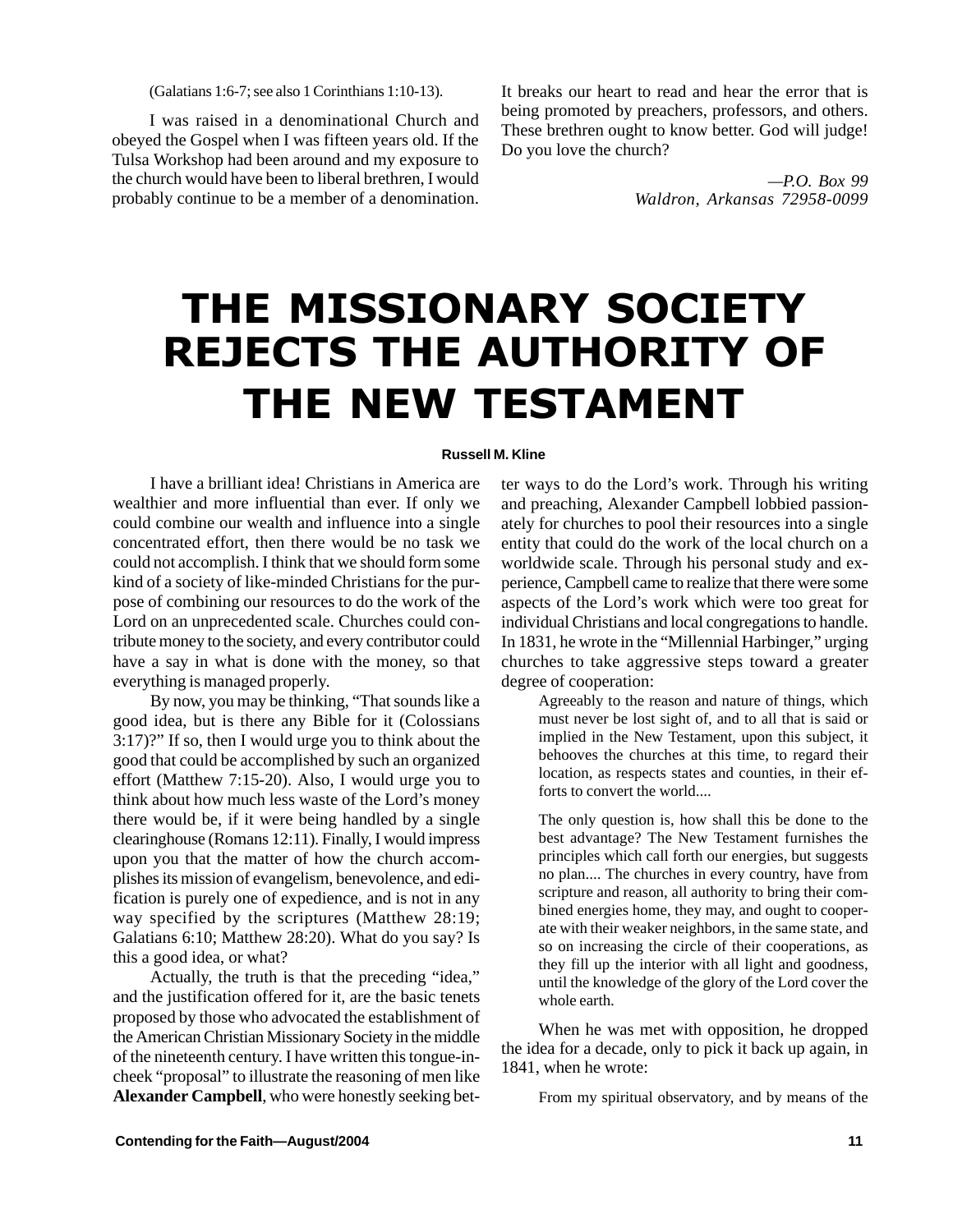telescope of faith in history sacred, ecclesiastic, and political; aided, too, by the accumulating lights of experience, observation and biblical developments, I am so deeply penetrated with the necessity of a more intimate organization, union and cooperation than at present existing among us, that I feel myself in duty bound again to invite the attention of the brotherhood, especially of those who are in heart and life devoted to the honor, dignity and influence of Christianity in the world, to a more thorough and profound consideration of the subject than they have ever yet given to it.

Campbell was utterly convicted of the idea that progress in the work of the church on a worldwide scale could not be made, unless there was an organization of churches on a national level. In 1842, he wrote:

Now if Christ's kingdom consists of ten thousand families, or churches—particular, distinct, and independent communities—how are they to act in concert, maintain unity or interests, or cooperate in any system of conservation or enlargement, unless by consultation and systematic cooperation? I affirm it to be, in my humble opinion, and from years of observation and experience impossible.

It was this idealism, which influenced others to form statewide missionary societies, and then the American Christian Bible Society, which led to the formation of the American Christian Missionary Society.

Although its founders may have had the best of intentions, the Missionary Society existed in violation of the scriptures, and it justified its existence by rejecting the authority of the New Testament. Today, there are other organizations, formed by our brethren (Lads to Leaders, Leaderettes, Churches of Christ Disaster Relief, etc.), which reject the authority of the New Testament, just as the Missionary Society did. If we can understand how the Missionary Society rejected New Testament authority, and the weaknesses in their reasoning for doing so, then we can know how to deal with those who advocate the existence of similar organizations, today.

### THE MISSIONARY SOCIETY DID NOT FIT THE NEW TESTAMENT MODEL OF COOPERATION BETWEEN CHURCHES

According to precedent in the primitive church, one or more local congregations may contribute to the work of another. In Acts 11:27-30, we find that the church of Christ in Antioch sent money to the church of Christ in Jerusalem to aid them in their efforts to provide relief from a general famine, which was predicted by the prophet Agabus. Furthermore, in Philippians 4:15- 16, we find that the church of Christ in Philippi provided financial aid to Paul, while he was conducting his mission work in Macedonia. Therefore,

it may be established that, according to scriptural precedent, churches may contribute to other churches, or to individual Christians who are doing the Lord's work in near or distant places. In this way, Christians may cooperate by pooling their resources and focusing a concentrated effort upon one good work.

Generally speaking, this is the model, which we have followed in the modern church. I have personally been involved in many such efforts. Churches with which I have worked have supported the efforts of other churches and individuals in doing works of benevolence, evangelism, and edification in nearby cities and far away countries. We have sent money, Bibles, biblical literature, food, clothing, and, in some cases, ourselves whenever and wherever there has been a need that we could supply (II Corinthians 8:1-4).

The Missionary Society created a situation in which churches were contributing to a different institution, that was doing the work of the church, on behalf of the church, but was not, in fact, the church. To put in the simplest of terms, the Missionary Society rejected the authority of the New Testament in that it did not fit the New Testament model for cooperation between churches as we have just reviewed it. Since there is no Bible authority for it, we have no choice but to declare it unscriptural. The same thing may be said about modem organizations that are created in the image of the Missionary Society.

### THE MISSIONARY SOCIETY PRESUMED TO DO THE WORK OF THE CHURCHEVEN THOUGH IT WAS NOT, IN FACT, THE CHURCH

Most scripturally organized churches are overseen by an eldership, with deacons and other members playing their divinely appointed roles (Philippians 1:1). The Missionary Society, however, was not overseen by an eldership, but by an executive board. According to the 4th and 5th articles, in the Society's charter,

> The officers of the Society shall consist of a president, twenty vice-presidents, a treasurer, a corresponding secretary, and a recording secretary, who shall be elected by the members of the Society at its annual meeting.

> The Society shall also annually elect twenty-five managers, who together with the officers and life directors of this Society, shall constitute an executive board, to conduct the business of the Society, and shall continue in office until their successors are elected, seven of whom shall constitute a quorum for the transaction of business.

The *church* is supposed to do the work of the church, and the scriptural leadership of the church is supposed to decide in which works the congregations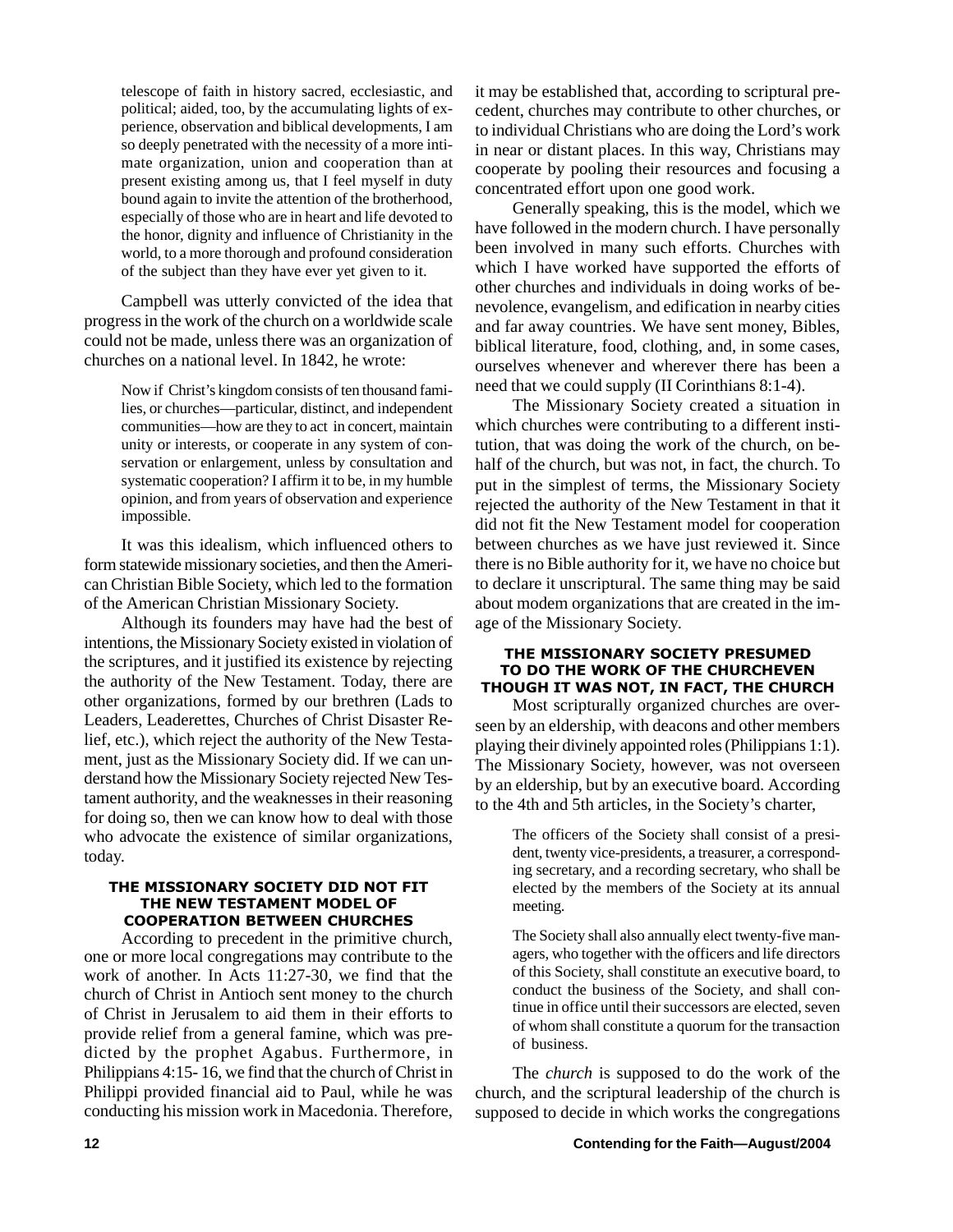for which they are responsible shall participate (Philippians 2:12,13; I Corinthians 12:27; Hebrews 13:17). This is the essence of the principle of congregational autonomy, and it is utterly rejected by the very existence of the Missionary Society and modern organizations made in its image!

### THE MISSIONARY SOCIETY TOOK THE LORD'S MONEY FROM THE TREASURIES OF THE LORD'S CHURCH, AND PUT IT INTO THE TREASURY OF AN UNSCRIPTURAL ORGANIZATION

As we have already observed, the Missionary Society was an unscriptural organization and was no more a part of the Lord's church than a utility company or a cleaning service. But, although the church is at liberty to pay utility companies and cleaning services for their products, the church may not subcontract its God-given responsibilities out to any unscriptural organization. But, I suppose that was the appeal of the Missionary Society. Churches that gave their money to the Society did not have to be bothered with details like selecting missionaries, checking on their progress, and making sure that they were teaching the truth. The Society would take care of all of that for them. According to

the 7th article in the Society's charter:

The executive board shall... establish such agencies as the interest of the Society may require, appoint agents and missionaries, fix their compensation, direct and instruct them concerning their particular fields and labors, make all appropriations to be paid out of the Treasury, and present to the Society at each annual meeting a full report of their proceedings during the past year.

I suppose that is what continues to be the appeal of modem organizations made in the image of the Missionary Society. For example, churches that give money to the Churches of Christ Disaster Relief Corporation no longer have to be bothered with any direct involvement in any benevolent works of the church, outside of their own locality. They just send their money to the institution, and they let the it decide how it ought to be spent. I wonder how much longer it will be, until someone forms a Ministerial Society to relieve churches of the burden of hiring and firing their own preachers. Something like this would surely appeal to lazy elders across the brotherhood.

We have observed only a few of the ways in which the Missionary Society rejected the authority of the New Testament. It is equally

important for us to understand some of the arguments that were used in attempts to justify its existence.

### THE POTENTIAL FOR THE ACCOMPLISHMENT OF GOOD WAS EMPHASIZED

This is what fueled the drive for the creation of the Missionary Society in the first place. Alexander Campbell wrote an essay on "Church Organization" in which he listed six arguments for a more centralized organization of the church. His first argument was "We can do comparatively nothing in distributing the Bible abroad without cooperation." His second argument was "We can do comparatively but little in the great missionary field of the world either at home or abroad without cooperation." His third argument was "We can do little or nothing to improve and elevate the Christian ministry without cooperation." His fifth argument was "We cannot concentrate the action of the tens of thousands of Israel, in any great Christian effort, but by cooperation." In his sixth argument, he called for the church to organize itself more centrally, in order to accomplish all of the aforementioned good: "We can have no thorough cooperation without a more ample, exten-

### MBMPHIS **SCHOOL OF PREACHING**

- Intensive Two-year Collegiate Program Of Strong **Bible Emphasis Under A Qualified Faculty**
- Recognized For Educational Excellence In Pulpit. Local Work, And World Evangelism
- 164 Semester Hours, 2.960 Clock Hours
- Two Full Years Of Transferable College Credit
- Established 1966-Oldest School Of Preaching East Of The Mississippi
- **Evangelistic Campaigns And Restoration Trip**
- **Classes For Wives (Diplomas Awarded)**  $\bullet$
- $\bullet$ **Third Year Graduate Program**
- Lectureship Beginning Each Last Sunday In March  $\bullet$
- New, State Of The Art Facility On 15 Acre Campus
- N. B. Hardeman Library Building On Campus  $\bullet$
- **Residence Halls Ready Soon**  $\bullet$
- **Scholarships And Housing Assistance**  $\bullet$
- **No Tuition Or Fees**  $\bullet$
- Approved For V. A. Benefits  $\bullet$
- **Accepting Applications Now**

Curtis A. Cates, Director **Memphis School of Preaching** 3950 Forest Hill Irene Road **Memphis, TN 38125-2560** 

School (901) 751-2242 msop.org, msop@msop.org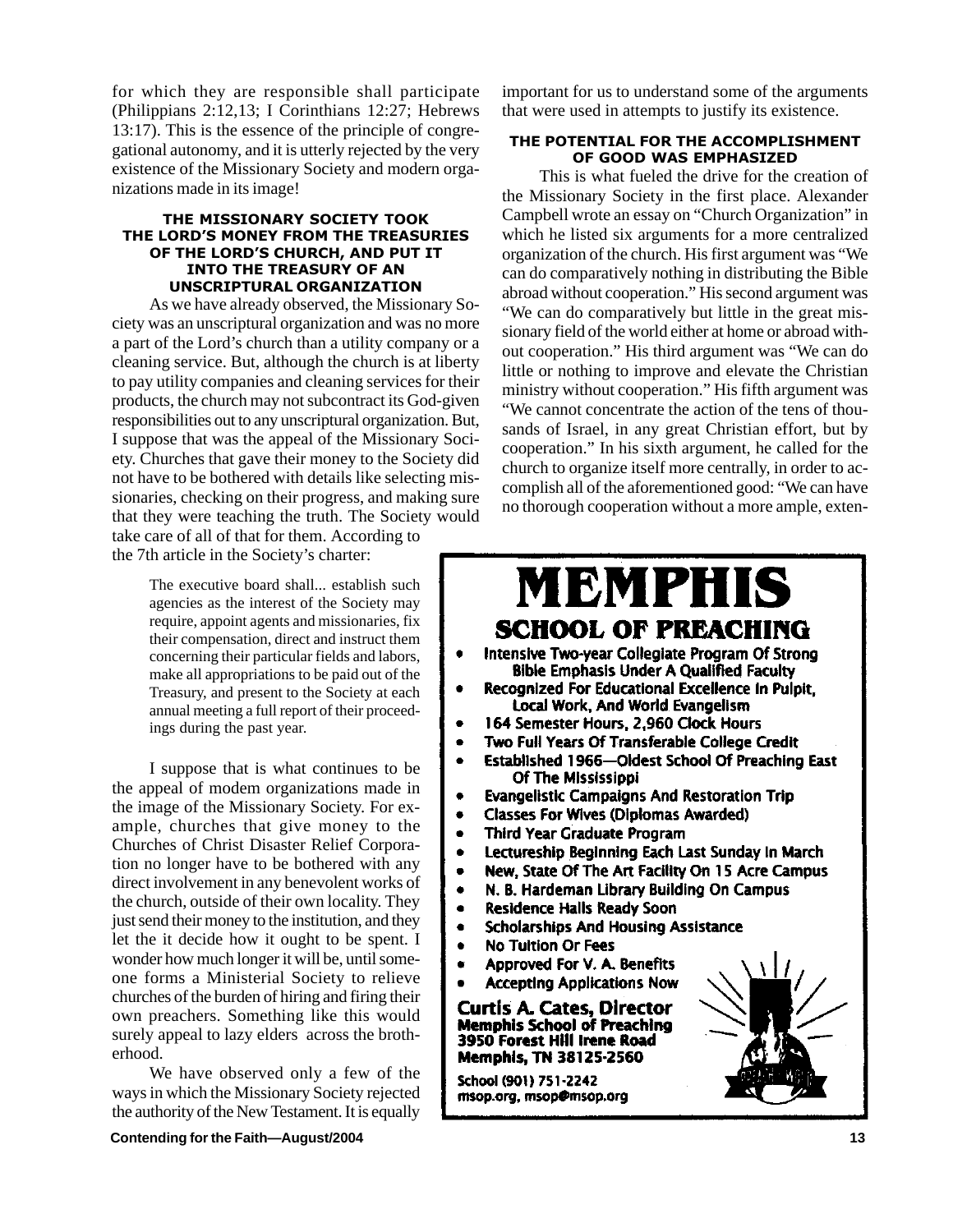sive, and thorough church organization."

The problem with all of these good intentions is that the ends do not justify the means (Romans 3:8; Matthew 7:22, 23). There are a great many organizations in the world that do a great deal of good, but that does not automatically make them scriptural. Just as it would be utterly wrong for Christians to support the Salvation Army in their good works, it was wrong for brethren to support the Missionary Society, and it is still wrong to support modern organizations made in its image.

### THE EFFICIENCY OF SUCH AN ORGANIZATION WAS EMPHASIZED

Alexander Campbell thought that fraud perpetrated against churches could be checked if there was a central organization. In his essay on "Church Organization," his fourth argument was "We can do little to check, restrain, and remove the flood of imposture and fraud committed upon the benevolence of the brethren by irresponsible, plausible, and deceptious persons, without cooperation." Once again, although the intentions of the Society's founders were good, the means that they employed were unscriptural (Matthew 7:22, 23). It is always foolish for anyone to think that he can improve upon God's plan (Leviticus 10:1, 2). No matter how efficient it may be, an unscriptural organization is still unscriptural!

### IT WAS ARGUED THAT THE WHOLE THING WAS SIMPLY A MATTER OF EXPEDIENCE

Alexander Campbell argued that, since there was no pattern for how the universal church was to accomplish its mission to evangelize the world, the issue was left up to Christians to decide for themselves (like the issue of where and when to assemble for worship on the Lord's Day). In his essay on "Church Organization," he argued the point in this way:

> In all things pertaining to public interest, not of Christian faith, piety, or morality, the church of Jesus Christ in its aggregate character, is left free and unshackled by any apostolic authority. This is the great point which I assert as of capital importance in any great conventional movement or cooperation in advancing the public interests of a common Christianity and a common salvation. My strong proof for this conclusion is that, while faith, piety, and morality are all divinely established and enacted by special agents apostles and prophets possessed of plenary verbal inspiration—matters of prudential arrangement for the evangelizing of the world, for the better application of our means and resources, according to the exigencies of society and the ever-varying complexion of things around us, are left without a single law, statute, ordinance, or enactment in the New Testament.

Using this line of reasoning, Campbell believed that he did not need to supply any New Testament authority for the existence of the Missionary Society, because its existence was purely a matter of expedience.

Campbell made the same mistake that many of our modem "anti" brethren make: he tried to distinguish between commandments given to the local church (congregations) and those given to the universal church (individual Christians). Our "anti" brethren use this line of reasoning to argue that, although individual Christians may support children's homes, congregations of the same Christians may not. Campbell used it to argue that, although the local church may be bound by scriptural precedent, in the matter of cooperation between churches, the universal church is not. The problem with this view is that it creates two churches bound by two sets of standards, when the Bible declares that there is only one (Ephesians 4:4-6). The Missionary Society could not simply exempt itself from the authority of the New Testament, just as modern organizations, made in its image, cannot.

I firmly believe that the people who founded the American Christian Missionary Society did not necessarily have evil motives. They were just looking for a better way to do the work of the Lord. But, although their intentions may have been good, their zeal was misguided (Galatians 4:17, 18). There is an old saying that, which holds that "The road to Hell is paved with good intentions." It seems that people of every religious stripe believe that sincerity can make up for a lack of biblical authority. But, the truth is that good intentions are no substitute for a **"thus saith the Lord"** (Colossians 3:17).

I think that the same holds true for our brethren who have founded modern organizations that are patterned after the Missionary Society (Lads to Leaders/ Leaderettes, Churches of Christ Disaster Relief, etc.). I believe that these are brethren who have the best of intentions, and who think that they have discovered a better way to do the Lord's work. But, just as there was no authority for the existence of the Missionary Society, there is no authority for the existence of these organizations either. Faithful brethren would be wise to follow the New Testament pattern of church cooperation and leave these unscriptural organizations alone.

> *—1035 N. Main Madisonville, Kentucky 42431*

*[This material was delivered orally at the recent Contending for the Faith Lectures at Cane Ridge, Kentucky]*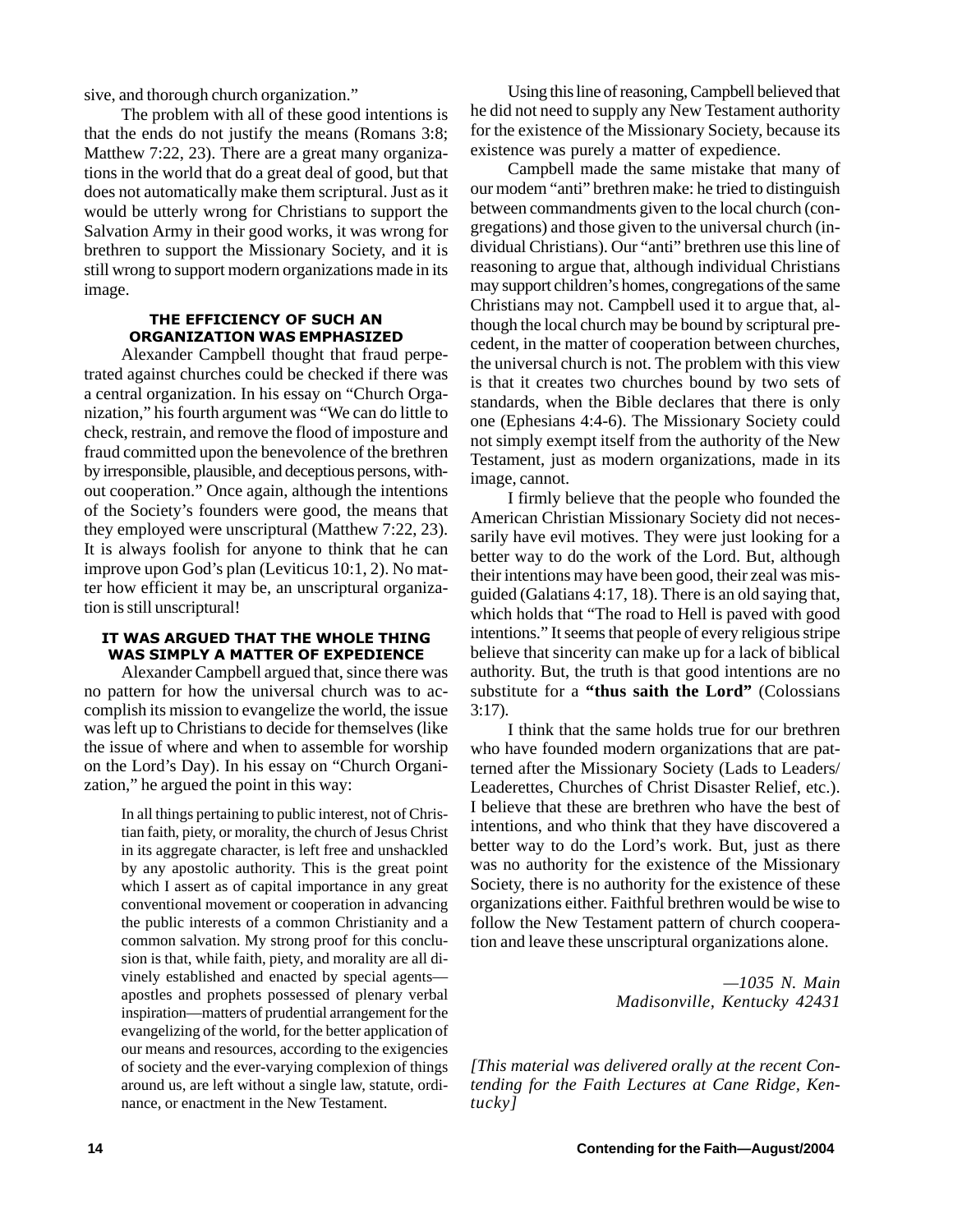### WHEN GOOD MEN DO NOTHING

### **Tom Moore**

**Edmund Burke** once said, "The only thing necessary for the triumph of evil is for good men to do nothing." An inspired penman portrays this same thought in this fashion, **"Therefore to him that knoweth to do good, and doeth it not, to him it is sin"** (James 4:17). That is, he is guilty of sin if he does not do it. We should adopt this as a principle of action, "that the ability to do good in any case imposes an obligation to do it."

Knowledge without practice is imputed to a man as a great and presumptuous sin. Nothing is more injurious to the souls of mankind than wasted impressions. Nothing is more harmful to the Lord's bloodbought church than for good men to do nothing in the combating of error and evil. Feelings exhaust themselves and evaporate, if not embodied in the practice of fighting for right. As we will not act except we feel, so if we will not act out our feelings of right, we shall soon cease to feel.

John said, **"And we know that we are of God, and the whole world lieth in wickedness"** (I John 5:19). Paul declared:

> **Now the Spirit speaketh expressly, that in the latter times some shall depart from the faith, giving heed to seducing spirits, and doctrines of devils; Speaking lies in hypocrisy; having their conscience seared with a hot iron; Forbidding to marry, and commanding to abstain from meats, which God hath created to be received with thanksgiving of them which believe and know the truth** (I Timothy 4:1-3).

Thus, there are many errors in our day that need to be addressed by good and faithful men of God.

Will we sit idly by while liberalism creeps into the church, or will we "stand in the gap." **"And I sought for a man among them, that should make up the hedge, and stand in the gap before me for the land, that I should not destroy it: but I found none"** (Ezekiel 22:30). Will the Lord find such a man among us? Will the Almighty find a man that will stand in the gap and hold his ground on truth—and the truth alone? Will we **"Preach the word; be instant in season, out of season; reprove, rebuke, exhort with all longsuffering and doctrine"** (II Timothy 4:2)?

Will good men **"contend earnestly for the faith which was once for all delivered unto the saints"** (Jude 3)? Will good men stop the mouths of those **"who subvert whole houses, teaching things which they ought not, for filthy lucre's sake"**

(Titus 1:11)? Will good men **"rebuke them sharply, that they may be sound in the faith"** (Titus 1:13)? Will good men speak **"the things which become sound doctrine"** (Titus 2:1)? Will good men in all things show themselves to be **"a pattern of good works: in doctrine shewing uncorruptness, gravity, and sincerity"** (Titus 2:7-8)? Paul said, **"These things speak, and exhort, and rebuke with all authority! Let no man despise thee"** (Titus 2:15), and to **"speak the truth in love"** (Ephesians 4:15).

We must **"Fight the good fight of faith, lay hold on eternal life, whereunto thou art also called, and hast professed a good profession before many witnesses"** (I Timothy 6:12). Will good men like Paul be able to say,

**I have fought a good fight, I have finished my course, I have kept the faith: Henceforth there is laid up for me a crown of righteousness, which the Lord, the righteous judge, shall give me at that day: and not to me only, but unto all them also that love his appearing** (II Timothy 4:7-8)?

Again, **"Therefore to him that knoweth to do good, and doeth it not, to him it is sin"** (James 4:17). Fellow soldiers, we have been warned. Now the truth has been placed before our eyes—we are without excuse. Remember, "the only thing necessary for the triumph of evil is for good men to do nothing." What will you do?

> *—2406 Main Malvern, Arkansas 72104*

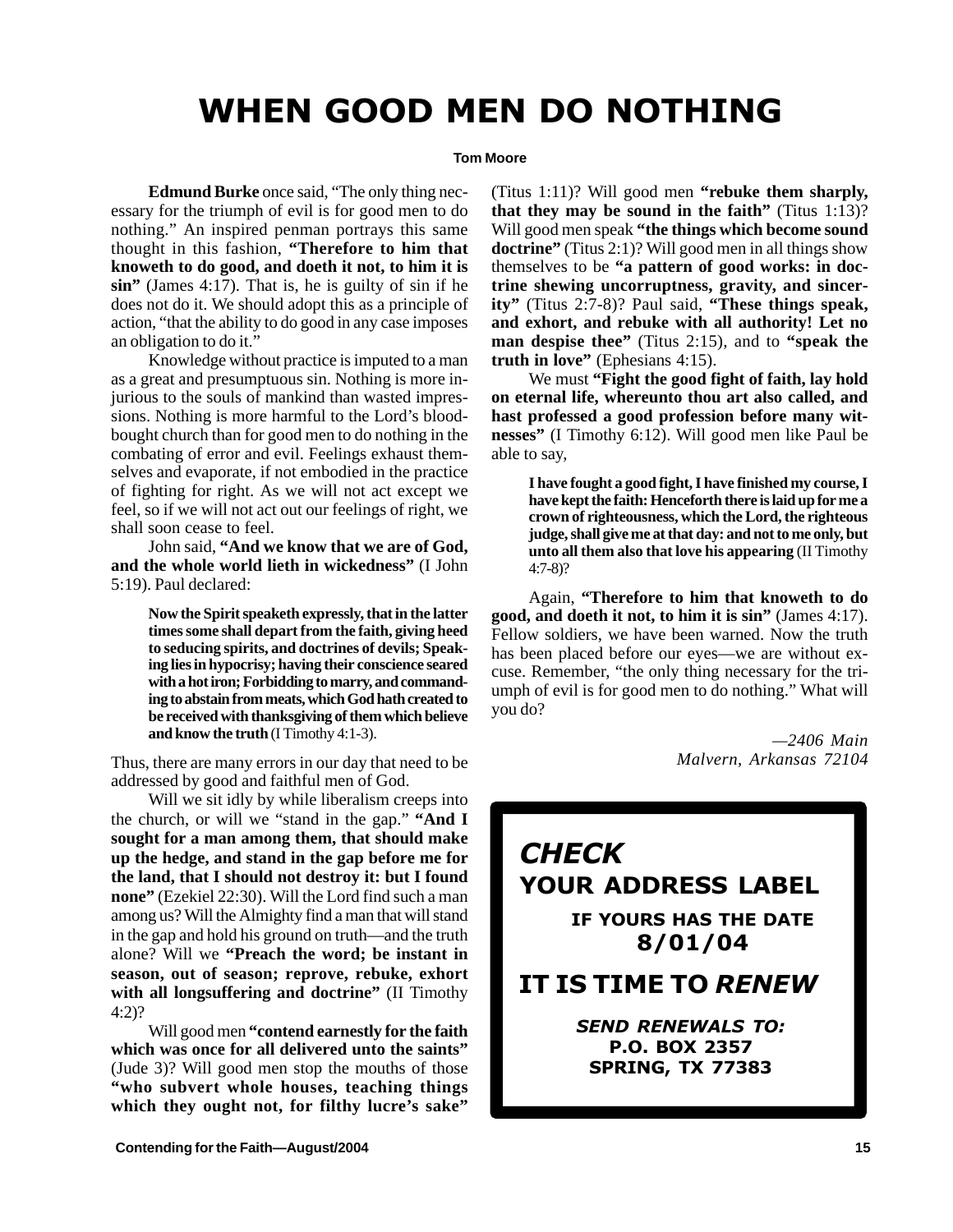## TAKE HEED HOW YE HEAR

### **B. Dean Beard**

Luke the eighth chapter records Jesus' parable of the soils. You are familiar with the parable: the sower went out with a bag of seed and broadcast it out over the entire field. Some of the seed fell on the "wayside" ground, and merely lying on top, was soon eaten by birds. Some fell among rocks, and even though it germinated, it withered when the sun became hot and the soil dried out. Some fell among thorns, and though it too came up, competition from the thorns stunted its growth so that it did not produce any fruit. Then, there was the good ground where the seed sprouted and the plants thrived and produced an abundant crop. At the end of the parable, Jesus announced, **"He that hath ears to hear, let him hear"** (Luke 8:8), and later said, **"Take heed therefore how ye hear."** The soils maybe described at the various types of hearts found in men, or they may be described as different types of hearers.

The same person may be a different kind of hearer at different times. Every mother knows when a child is lying on his stomach watching TV that he may be completely oblivious to any outside communications. He is a way-side hearer. People often listen to (sit through) a sermon, daydreaming of many other things. Temporarily, at least, they are way-side hearers. The condition can be more permanent as well, where a person simply shuts out any message with which he is not interested.

Rocky-ground hearers and thorny-ground hearers are similar in that they do hear, for a while. External influences—temptation to sin, persecution—redirect the mind of the one and the hearer loses interest. Internal influences such as demands of job, school, emergencies, and time crowd out what the other has heard and it is placed on the back burner.

What Jesus said about taking heed to how we hear shows that we are responsible for the way we receive the teaching of God. "Oh, I'm sorry! I was watching this captivating TV program about pencil leads and I just didn't hear you" may not be a sufficient excuse. The technician at the nuclear plant ought to be expected to hear the warning. We should distinguish the message of God above any other noises reaching our ears.

We should take heed to not be forgetful hearers. They hear but forget to do. James 1:22, **"But be ye doers of the word, and not hearers only, deluding your own selves."** We should take heed to not be dull-ear-hearers who have heard so many times we no longer are impressed with the message. Jesus said,

**For this people heart is waxed gross, And their ears are dull of hearing, And their eyes they have closed; Lest haply they should perceive with their eyes, And hear with their ears, And understand with their heart, And should turn again, And I should heal them** (Matthew 13:15).

Almost everyone has a tendency to be an itchingear-hearer. We all want to hear favorable news. We just need to be sure that what we hear and believe is the truth. II Timothy 4:3-4 says,

**For the time will come when they will not endure the sound doctrine; but, having itching ears, will heap to themselves teachers after their own lusts; and will turn away their ears from the truth, and turn aside unto fables.**

Even with souls at stake, people still prefer to hear what they want.

The people who heard Stephen preaching became so angry with him that, Acts 7:57-5 8 says

**they cried out with a loud voice, and stopped their ears, and rushed upon him with one accord; and they cast him out of the city, and stoned him: and the witnesses laid down their garments at the feet of a young man named Saul.**

It is extremely hard to listen objectively when angry.

Opposite to all these, we should learn to be good hearers. Obedient-ear-hearers are so eager to obey they even appreciate correction, **"As an earring of gold, and an ornament of fine gold, So is a wise reprover upon an obedient ear."** (Proverbs 25:12). If a person does not listen to obey, why listen at all?

Proverbs 5:13: **"Neither have I obeyed the voice of my teachers, Nor inclined mine ear to them that instructed me!"** and Jeremiah 7:24, **"But they hearkened not, nor inclined their ear, but walked in their own counsels and in the stubbornness of their evil heart, and went backward, and not forward."** These two passages speak negatively of the failure to listen attentively. Inclining the ear is leaning towards the speaker to catch every word. The hand goes behind the ear that not a sound escape.

James 1:19 instructs, **"Ye know this, my beloved brethren. But let every man be swift to hear, slow to speak, slow to wrath."** A person who is swift to hear is ready and unhesitating to obey the will of God. The examples of conversion in the book of Acts all impress that there was not a long period of time between hearing and believing (obeying). Three thousand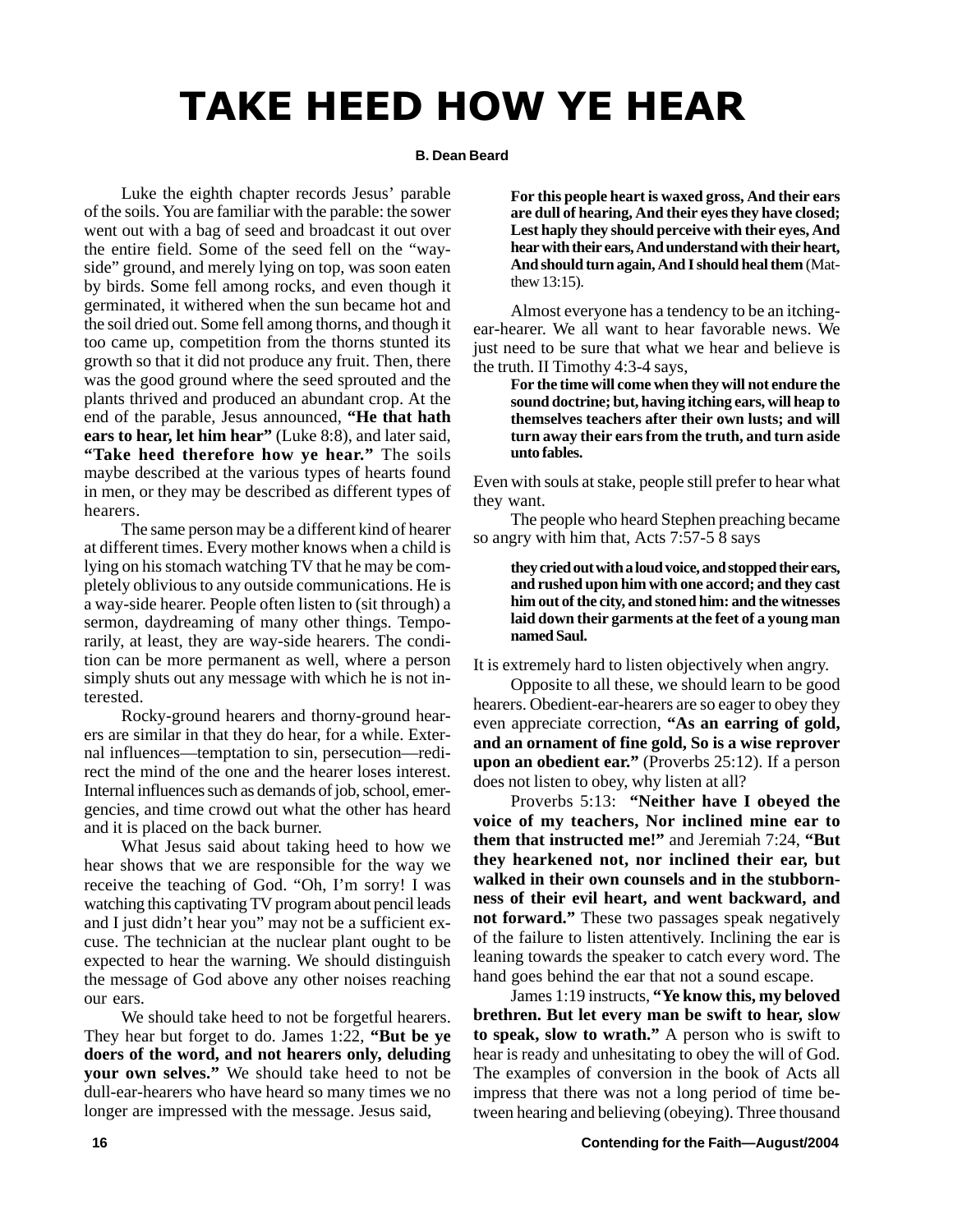seemed to not hesitate to be baptized. Cornelius, acting on the command of the angel, immediately (Acts 10:33, KJV) sent for Peter to hear all things commanded. The Ethiopian did not wait to get home before he was baptized. The jailor in Acts 16:33 **"took them the same** **hour of the night, and washed their stripes; and was baptized, he and all his, immediately."** We should take heed to hear "dressed and ready to go."

> *—105 Memorial Dr. Piedmont, Alabama 36272*

## **Sermons or Suggestions**

### **Geoff Litke**

Preach the word! So was the young preacher exhorted. His charge was to do this without regard to the reactions of the people upon hearing the divine message. It was an authoritative message from God. **"Preach the word; be instant in season, out of season; reprove, rebuke, exhort with all longsuffering and doctrine"** (II Timothy 4:2). The word was the only thing he had authority to preach. In fact he was to charge others to teach nothing else, **"As I besought thee to abide still at Ephesus, when I went into Macedonia, that thou mightest charge some that they teach no other doctrine,"** (I Timothy 1:3).

Gone are the days when preachers preached. Sermons are no more, but "messages" and "talks". This is the result of a wholesale rejection of authority in current culture. Even when the preachers do not bow down and forsake preaching with all authority (II Timothy 3:16-17), their hearers do not regard the sermon as a lesson from God's word. Instead; they are interesting new perspectives to be considered in light of the almighty "I think".

The only thing surprising is that some are surprised by this trend. Even in the context Paul told Timothy,

**For the time will come when they will not endure sound doctrine; but after their own lusts shall they heap to themselves teachers, having itching ears; And they shall turn away their ears from the truth, and shall be turned unto fables. But watch thou in all things, endure afflictions, do the work of an evangelist, make full proof of thy ministry** (II Timothy 4:3-5).

Leaders do not challenge people to conform their lives to the teaching which goes on under their authority.

The remedy for this is quite simple.

1. Exalt the doctrine in your mind and life. Be VERY concerned about doctrine, **"Take heed unto thyself, and unto the doctrine; continue in them:** **for in doing this thou shalt both save thyself, and them that hear thee"** (I Timothy 4:16).

2. Speak out (do not keep quite about it) and do so with authority. Titus, like Timothy, was told; **"These things speak, and exhort, and rebuke with all authority. Let no man despise thee"** (Titus 2:15).

3. Let no man despise thee. Just as in Titus' exhortation, do not allow your self to be discounted. People WILL despise the message and take it out on you, but do not be the excuse. Old preachers are told they are outdated for standing for the old paths (Jeremiah 6:16). Young preachers are told they are too young to understand. Those in the middle are just considered kooks. In all these examples it is not the man being rejected but God (I Samuel 8:7). Therefore, do not let such petty and immature criticisms stop the spread of the Gospel. Paul also told Timothy, **"These things command and teach. Let no man despise thy youth; but be thou an example of the believers, in word, in conversation, in charity, in spirit, in faith, in purity"** (I Timothy 4:11-12).

Multitudes will lay awake long hours into the night striving to concoct new reasons not to follow the preaching of the gospel. However, someday they will stand before God with a life of no account and blaming the faithful for their wickedness. If the preacher preaches the word, it is that word by which souls will be judged (II Timothy 4:1; John 12:48). No soul will be judged because the preacher said it, but because God said it! Preachers who love the lost do not merely offer suggestions, new perspectives, fresh looks, but they PREACH THE WORD!

> *—2535 N.W. Loop Stephenville, Texas 76401*

**Contending for the Faith—August/2004 17 17**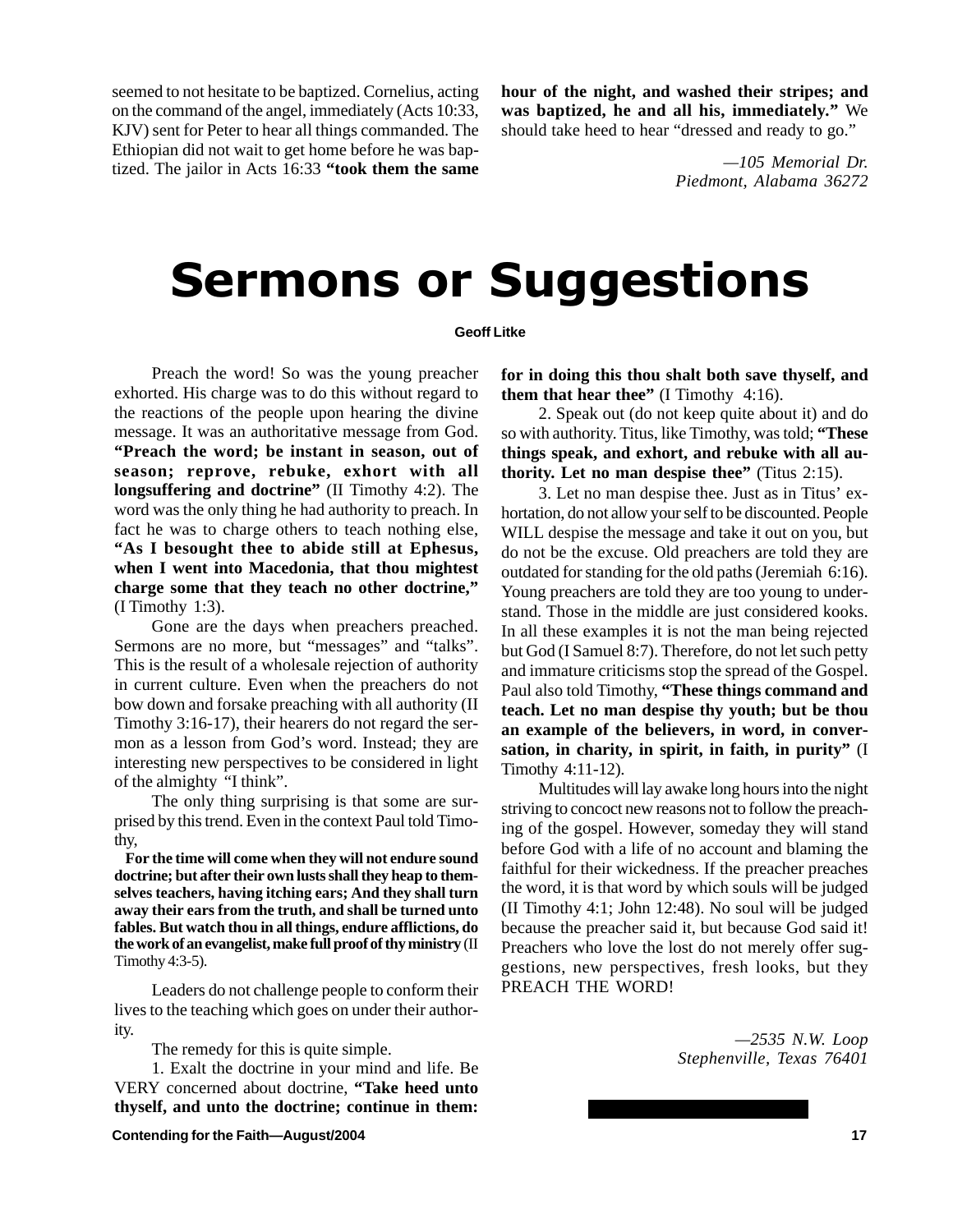## "UNTIL THEY COME HOME"

### **David B. Smith**

No one can deny that, from the human perspective, the church suffers from a number of problems and inconsistencies. That is, members of the church are impacted by everything from materialism to pride which, in turn, accounts for the sore spots congregations often experience. For whatever reason, people seem to struggle more with the inability to forgive than any other problem. This no doubt explains the repetitive nature of admonitions like this one from Paul: **"even as Christ forgave you, so also do ye"** (Colossians 3:13). To be sure, Christians are tested with this application every day. But the pinnacle of tests is evidenced at the return of an erring brother or sister — especially in cases where withdrawal of fellowship has been enacted. It seems that there is always one or two persons more grieved by the return of the lost brother or sister than when that person first apostatized from the faith. Unfortunately, entire congregations can be guilty of a refusal to forgive. And this is the problem with the Corinthians in II Corinthians 2:6-11. Notice the text:

**Sufficient to such a man, is this punishment, which was inflicted of many. So that contrariwise ye ought rather to forgive him, and comfort him, lest perhaps such a one should be swallowed up with overmuch sorrow. Wherefore I beseech you that ye would confirm your love toward him. For to this end also did I write, that I might know the proof of you, whether ye be obedient in all things. To whom ye forgive any thing, I forgive also: for if I forgave any thing, to whom I for-**

| <b>Contending For The Faith</b>                                                                                                                                                                                 |                                             |  |  |  |  |
|-----------------------------------------------------------------------------------------------------------------------------------------------------------------------------------------------------------------|---------------------------------------------|--|--|--|--|
| <b>LENOIR CITY LECTURES</b>                                                                                                                                                                                     |                                             |  |  |  |  |
| <b>OCTOBER 2-3, 2004</b>                                                                                                                                                                                        |                                             |  |  |  |  |
| "MAKE ALL THINGS ACCORDING TO THE PATTERN"                                                                                                                                                                      |                                             |  |  |  |  |
| Hebrews 8:5                                                                                                                                                                                                     |                                             |  |  |  |  |
| <b>SATURDAY, October 2</b><br>$9:00$ AM<br>"The Distinctive Pattern of New Testament Christianity"<br>"The Distinctive Nature of The New Covenant"<br>10:00 AM<br>11:00 AM<br>"The Establishment of The Church" | James Cossey<br>David Smith<br>David Brown  |  |  |  |  |
| 12:00 PM<br>Lunch Provided<br>1:30 PM<br>"The Work of The Local Church"<br>2:30 PM<br>"Worship In Spirit And In Truth"                                                                                          | <b>Eddy Craft</b><br><b>Clifford Newell</b> |  |  |  |  |
| <b>SUNDAY, October 3</b>                                                                                                                                                                                        |                                             |  |  |  |  |
| 10:00 AM<br>"The Danger of Apostasy"<br>"Instrumental Music In Worship Versus The New Testament Pattern"<br>11:00 AM<br>"The New Testament Pattern And The Second Coming of Christ"<br>6:00 PM                  | David Brown<br>Kent Bailey<br>David Brown   |  |  |  |  |
| There will not be any lectures on Friday evening. We will be taking a trip to the Smoky Mountains<br>You will not want to miss this. For more information contact Kent Bailey                                   |                                             |  |  |  |  |
| Lectureship Directors: Kent Bailey Email: KBailey385@aol.com, phones: 865.986.5698 or 865.363.0080<br>and David P. Brown Email: jbrow@charter.net, phone: 281.350.5516                                          |                                             |  |  |  |  |
| <b>CHURCH OF CHRIST</b>                                                                                                                                                                                         |                                             |  |  |  |  |

**1280 Simpson Road West (PO Box 292) Lenoir City, Tennessee 37771**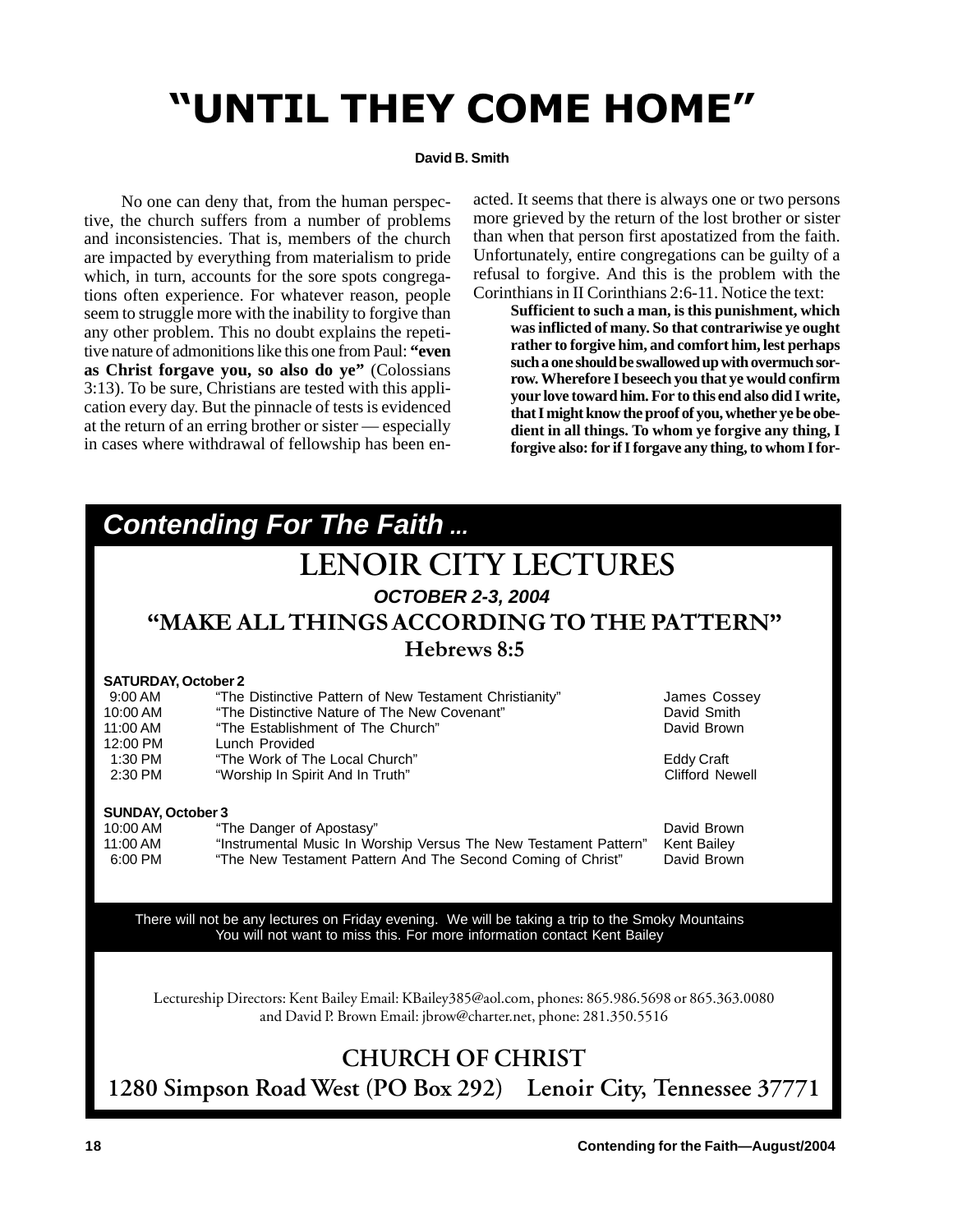### **gave it, for your sakes forgave I it in the person of Christ; Lest Satan should get an advantage of us: for we are not ignorant of his devices.**

Initially the church had been slow to withdraw from the brother, according to I Corinthians 5:1-13. And the strong rebuke here from Paul obviously provoked the members at Corinth to do what they had failed to do to this point. But now their lack of action moves in the opposite direction. Now they are guilty of manifesting an inability to forgive. What they failed to remember was this: when correction is accomplished, the punitive discipline stops. The brother was now to be treated as faithful. And Paul even adds the sense of urgency by warning **"lest perhaps such a one should be swallowed up with overmuch sorrow"** (II Corinthians 3:7).

It is clear then that there is a great need for members of the church to examine themselves carefully, and be cautious so as to avoid rashness and lack of forgiveness. But since the passage above speaks of the withdrawal of fellowship and those actions required by Christians at the time of restoration, I would like to inject another line of thought that considers actions prior to restoration and while the corrective discipline is still in force. The problem is this: *treating those members of the church who have been withdrawn from, or have been marked because of proven unfaithfulness in some area, as if they are actually faithful—as if their current position is the same as it was before corrective discipline was enacted*. Frankly, this seems to be a problem almost as widespread as the lack of forgiveness.

If this does not make sense at first, consider this hypothetical and extremely generic example. John is a member of the church in the town of Anywhere, USA. Unfortunately, John commits adultery against his wife, and refuses to repent of his wrong. The church attempts to restore John. But his unwillingness to repent of the wrongdoing forces the church to withdraw fellowship from him. At first, the church acts toward him as they should. They understand that he is lost; and every runin with John results in a serious spiritual conversation about his current status, accompanied with pleas to return home. But in the passing of time, members of the congregation begin to forget that John is lost. Members of John's family, who are also members of the church, start dissenting the decision to withdraw fellowship from John and act as if nothing is wrong—even to the point of becoming angry at members who remind them about the withdrawal from John. But the problem continues to infect more than just John's family. The congregation itself starts speaking of John in favorable terms, spending social time with John, and greeting John in public in such a way as to suggest that John is just a faithful as any other member. Before long John starts "in-sliding" back into the congregation, where he is eventually considered "restored"—even though he has never repented of the wrong. This is the problem that really does exist on the side of discipline, opposite to forgiveness/restoration.

Exactly why this happens is a question only the individual can answer. Some are cowards, and are therefore unwilling to take a courageous stand to try to save a soul. Some forget, which must imply that a failure has occurred in their own prayer life or in personal Bible study. Some allow emotion to override what they know to be right, and subsequently compromise the integrity of the decision of the congregation.

In the majority of instances known to me, the breakdown is primarily evidenced in the family. It is easy to talk about withdrawing from members of someone else's family, but many people will never entertain the thought of rendering punitive discipline to a child, or to grandchildren, or a sibling, or a spouse, et cetera, in their own family. This is most tragic because family members fail to realize that they actually possess the greatest influence in cases of punitive discipline. As hard as it may be, families must be willing to do what is right for the benefit of the lost. Let all men be reminded, **"he that loveth father or mother more than me is not worthy of me: and he that loveth son or daughter more than me is not worthy of me"** (Matthew 10:37). Of course, love is manifested in commandmentkeeping (John 14:15; I John 5:3).

What should be done then for the unfaithful brother or sister (i.e., the one withdrawn from)? The New Testament offers numerous actions: **"let him be unto thee as an heathen man and a publican"** (Matthew 18:17); **"not to keep company with"** and **"with such an one no not to eat"** (I Corinthians 5:9-11); **"count him not as an enemy, but admonish [or, warn]** him as a brother" (II Thessalonians 3:15); **"restore such an one"** (Galatians 6:1); and **"convert him"** (James 5:19, 20).

But even more, every member of the church must consider that corrective discipline is an act of love (I Corinthians 5:1-5; 16:14; Galatians 6:1), rendered by the command of God (I Corinthians 5:5), and worked in an effort to save souls (I Corinthians 5:5). And so, out of respect for God and respect for the soul of the unfaithful, consistent application of the principles of punitive discipline must be rendered by every member of the church—until they come home.

> *—700 Jolly Rd. NW Calhoun, Georgia 30701*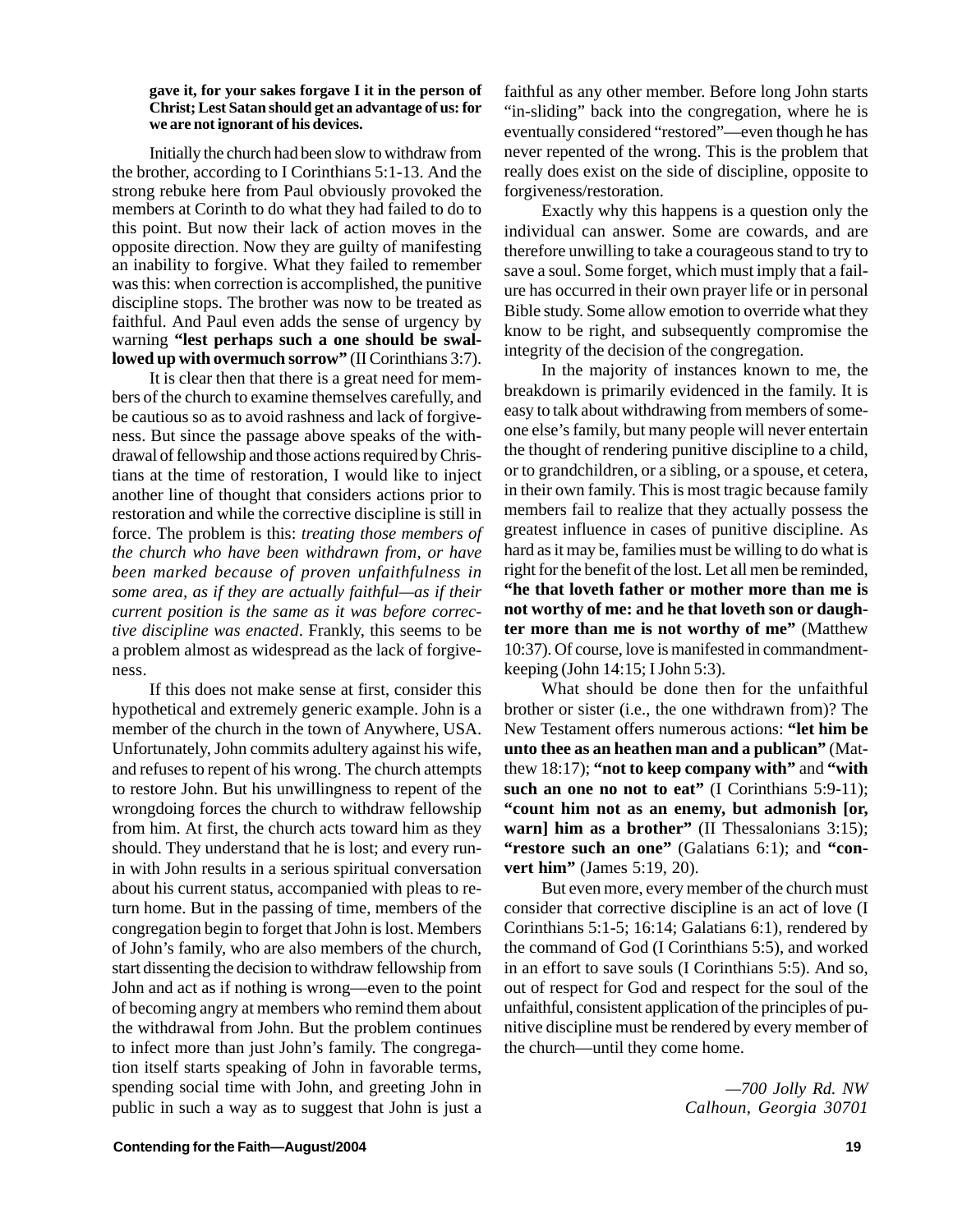## **PROVIDENCE AND PRAYER**

### **Gary W. Summers**

Some brethren have erroneously charged, of late, that, unless one agrees with the false doctrine that God is directly imparting wisdom to Christians and directly strengthening them against sin, he does not believe in prayer or providence. This is what is known as a false dilemma. Some things do fall into an either/or category, such as creation versus evolution—supernaturalism versus naturalism. Other things do not fall into one of two categories (animal, plant, or mineral, e.g.).

God has worked directly in times past. His creation of the world was a direct, supernatural, miraculous action. **"For He spoke, and it was done; He commanded, and it stood fast"** (Psalm 33:9). Inspiration was also direct, in which God put words into people's mouths (Jeremiah 1:9). Jesus performed divine, direct actions that John refers to as miracles, signs, and wonders (John 20:30-31).

Can God act indirectly? Yes, he can act indirectly in both a supernatural and natural way. The word that he has revealed has the power within it to convert people who have never heard a direct command from God and who have never witnessed a single miracle. The gospel is the power of God to save people. It was supernatural and directly revealed, but it is studied and received according to natural laws.

Might God work in a providential way to save someone today? Of course, he could! It would be an assumption, however, that providence involves a direct action upon someone to succeed, although any action he takes is supernatural (by the very fact that he is a supernatural Being). In other words, suppose a member of the Lord's body invited a neighbor to a gospel meeting. Did God directly tell him to do so? No, he may have read a bulletin article suggesting that he do so; he may have heard the preacher encourage the church to invite neighbors, or he may have been reading about first-century evangelism from the Bible.

Because God, in acting providentially, does not di-

rectly impose himself on a Christian, we do not know how he accomplishes what he does. One thing we do know is that the Holy Spirit has not commanded an evangelist to go and join himself to someone's chariot, as he once spoke directly to Philip.

When we pray for wisdom, we do not expect to receive it directly. It may come through a brother's insight, through reading a secular book or watching a television program, through a particular circumstance, or through studying and discussing the scriptures. God can provide the wisdom we need without having to communicate it to us directly. Since there are a number of non-direct, providential ways of communicating wisdom to us, it is folly to say that we either get it directly or we are deists.

The same is true of prayer. God does not tell us how he will answer our prayers—just that he does. In Elijah's case, when he prayed for the sacrifice to be burned up, God obliged directly and miraculously. But when Elijah prayed for it not to rain, did God miraculously alter weather patterns or simply "arrange" the drought? If we answer miraculous, then how do we explain other droughts? James cites Elijah as a man with like passions as ours. If it was a miracle then, then would not James be encouraging brethren to pray for a miracle now (5:16-18)?

We do not need to understand HOW God answers prayer or works providentially in order to know that he does so. We certainly are not deists because we lack an explanation. Deists do not believe God acts at all in the affairs of men; such is not our thinking. We know that he remains involved with his creation. To deny direct communication (such as imparting wisdom to man apart from the revealed word or providence) is not at all the same as deistic philosophy. Some are simply trying to confuse brethren.

> *—5410 Lake Howell Rd. Winter Park, Florida 32792*

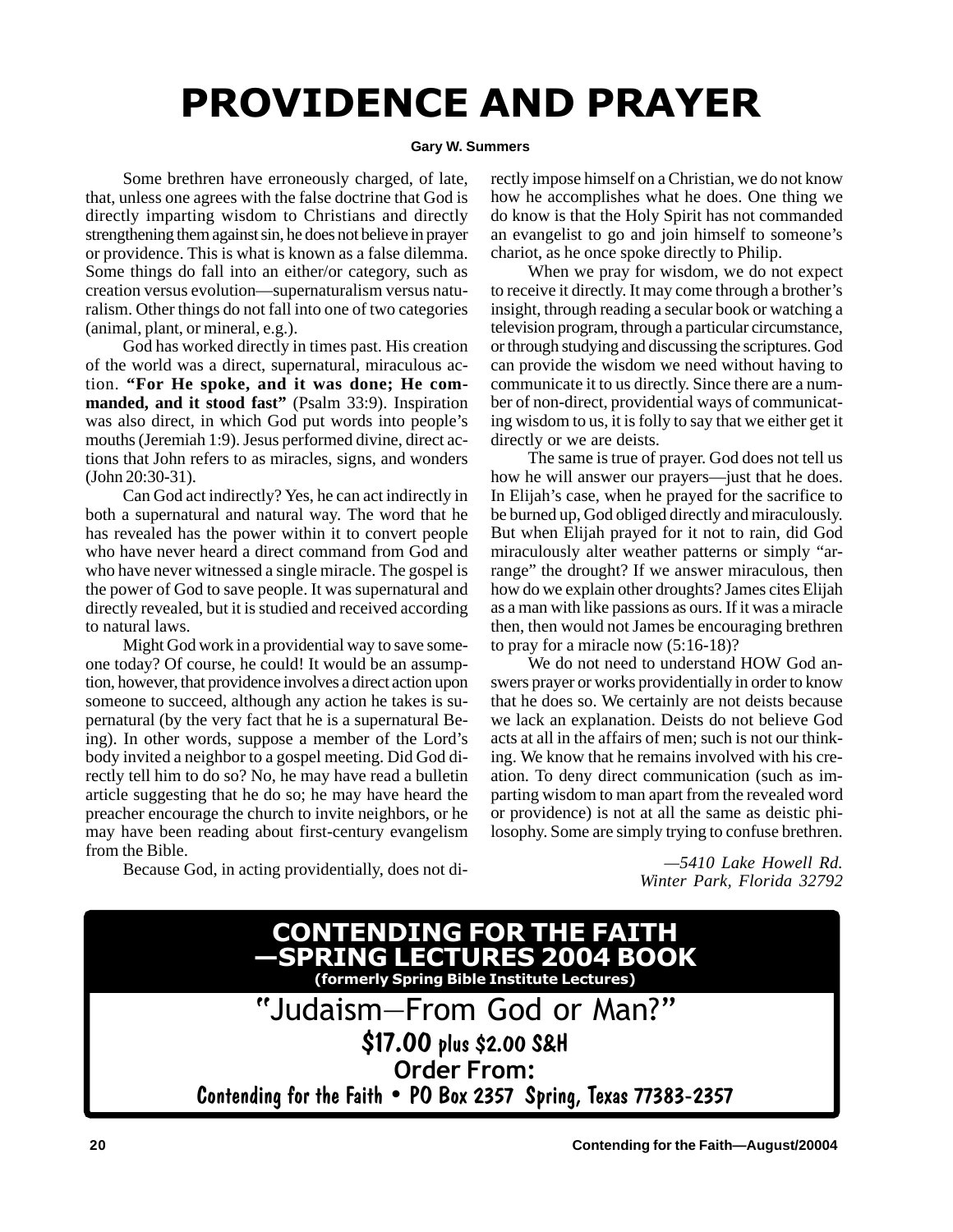## THE GREAT MANIPULATOR

### **Irene C. Taylor**

It is a fact beyond question that today's world is void of total honesty. Politicians and public officials have ridden the fast track downward and no longer merit our unquestioning trust. Sadly, tainted truth has invaded the church of our Lord in various forms from outright error to deceptive manipulation of words. The Great Manipulator (Satan) has done his work well. Christian mothers face an added challenge to train their children in the fullness of honesty. They need much fortification to meet the onslaught that awaits them.

In the early dawn of time, Satan honed his skill at manipulating the words and deeds of mankind. He is especially skilled in the manipulation of words in order to deceive. So skilled is he that he has been designated rightfully as the father of lies (John 8:44).

God clearly declared to Adam and Eve in the paradise of Eden that there was one tree whose fruit they were forbidden to eat. **"Ye shall not eat of it, neither shall ye touch it, lest ye die"** (Genesis 3:3). But Satan, The Great Manipulator, cleverly added just one word to change completely the picture. He vows, **"Ye shall not surely die"**  $(verse 4)$ .

Satan's work did not end in Eden. He has continued his deceptive methods all through the ages. In I Kings 13 we read of two prophets. One was a man of God who cried out against the altar prepared by King Jereboam upon which to offer incense in idol worship. When the king's hand withered, he begged the man of God to intercede on his behalf that his hand might be restored. The man of God prayed to God for the king and his hand was restored. With gratitude, the king invited him to share the hospitality of his home, but the man of God declined.

**If thou wilt give me half thine house, I will not go in with thee, neither will I eat bread nor drink water in this place: For so it was charged me by the word of the Lord, saying, Eat no bread, nor drink water, nor turn again by the same way that thou camest. So he went another way, and returned not by the way that he came to Bethel** (I Kings 13:8- 10).

All seemed well to this point in time but one must always be on guard lest he fall into Satan's trap. An old prophet went after the man of God and, finding him under an oak, said to him, **"Come home with me, and eat bread"** (verse 15). Wanting to follow God's instructions, the man of God informed the old prophet of God's decree. But the old prophet lied to him. He said, **"I am a prophet also as thou art; and an angel spake unto me by the word of the Lord, saying, Bring him back with thee into thine house, that he may eat bread and drink water**" (verse 18). No angel had delivered such a message! Satan was using the old prophet to deceive. Trusting the old prophet and believing his lie, the man of God accompanied him and it cost him his life. Just because one claims to be a servant of God does not necessarily make him one! Satan's henchmen can be most convincing.

Again, we read of the prophet Hananiah who also was a tool of Satan. Jeremiah, a true prophet, had foretold of the coming captivity in Babylon specifying its very length—70 years. But Hananiah challenged the message. Claiming to be God's spokesman himself, he said,

> **Thus speaketh the Lord of hosts, the God of Israel, saying, I have broken the yoke of the king of Babylon. Within two full years will I bring again into this place all the vessels of the Lord's house, that Nebuchadnezzar king of Babylon took away from this place, and carried them to Babylon:** (Jeremiah 28:2-3).

Which one should the people believe? We know from our vantage point that Jeremiah's prophecy was fulfilled. The people at that time needed to make a right decision and they needed the facts upon which to base it.

The Great Manipulator, Satan, is still at work today. And he delights to work through those whom we least suspect. Picture the following scenario:

A problem had arisen between brethren. A meeting was scheduled between the parties involved. "Extras" arrived to join the meeting. Though an elder called the meeting to order, one of the "extras" cleverly took over. In the course of the meeting the interrogator questioned a father regarding his son. He asked, "Did you admit that you **never**..." The question was obviously asked to infer a declarative charge. The father responded, "Did I admit that I **never**...? No." This can be easily confirmed by listening to a tape of the event.

In the succeeding months, the interrogator has given his version of the event on at least two lectureships. He reveals the gist of the question but reports the father's response as **"Never"** as though it were a confirmatory admission rather than a denial of the charge. Such seems nothing short of an outright, deliberate word manipulation designed to deceive and cast a slanderous shadow on both the father and his son.

The Bible teaches plainly that honesty must be a part of the Christian's life in every aspect. And when word manipulation is used to smear another's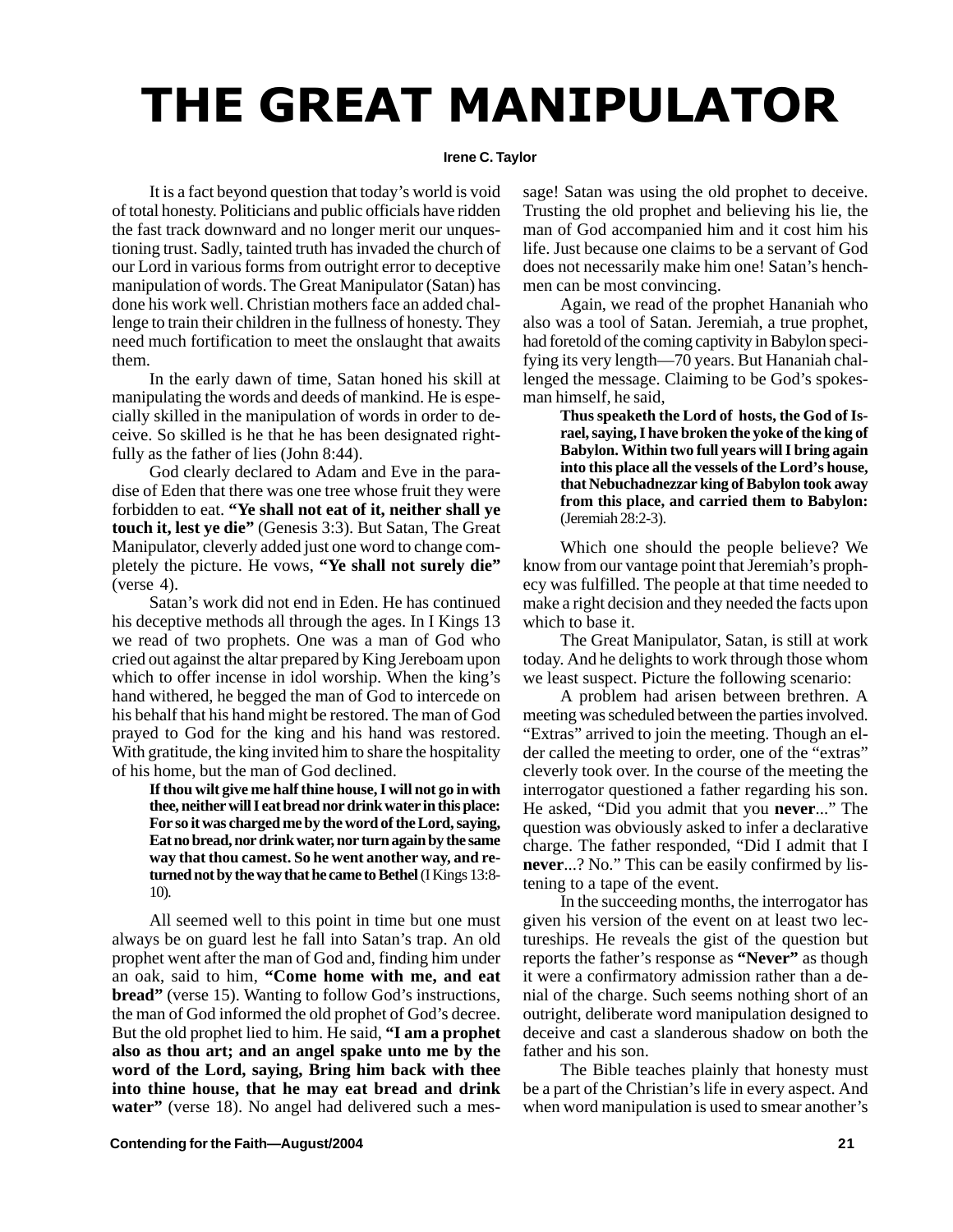reputation the problem is compounded. It then becomes character assassination or verbal murder.

Many a church has been deeply hurt by the "convenient memory" of those who refuse to admit the disruptive part they have played. By refusing to accept concrete evidence even a court would accept they choose to forsake truth in support of friends. God knows the facts and will call for an accounting come Judgment Day. When we practice "word manipulation" we need to remember **"by thy words thou shalt be justified, and by thy words thou shalt be condemned"** (Matthew 12:36-37).

Yes, The Great Manipulator is still at work. May God help us not to fall into his trap!

> *—P.O. Box 464 Ripley, Tennessee 38063*

### One Woman's Perspective... ON EAGLES' WINGS

### **Annette B. Cates**

As a small child I had an irrational fear of eagles. I was certain that one would swoop down out of the sky and take me away. I have no idea of the origin of this fear, but the memory remains quite vivid. My image of the eagle was quite different from the allusion found in Exodus 19:4, where God, speaking through Moses, told the Israelites, **"Ye have seen what I did unto the Egyptians, and how I bare you on eagles' wings, and brought you unto myself."** This beautiful verse describes the love that God has for his people.

What does it mean to be borne on the wing of an eagle? The mother eagle will nudge an eaglet out of the nest in order for it to fly. If the little one cannot fly, the mother descends to beneath the falling eaglet, allows it to settle on her wing, and then returns it to the nest. Deuteronomy 32:11 also tells of the care of the eagle for her young and compares it to God and his people: **"As an eagle stirreth up her nest, fluttereth over her young, spreadeth abroad her wings, taketh them, beareth them on her wings: So the Lord alone did lead him, and there was no strange god with him."** Through his providence, God is the protector of his people.

Our secular society views Christianity much as I thought of eagles when I was a child. They see it as something that would snatch them away from living an exciting lifestyle, not as a way of life that offers eternal security. To the world, Christianity is set on ensnaring or imprisoning people through moral restraints. They resist being limited in participating in and fulfilling their every carnal desire. Those who follow this thinking do not realize how liberating God's love for those who obey him really is.

God's love shields us from the difficulties of life. Yes, we face many of the same trials as anyone in the world might face. Nowhere are Christians promised the streets of gold while on this earth. The difference is that we can face troubled times knowing that God sees and cares. Hagar's life looked hopeless when she fled

from Sarai. However, the angel of the Lord told her to return to her mistress. Her response was, **"Thou God seest me"** (Genesis 16:6-13). When David was distressed because the people were talking of stoning him, the Bible says, **"David encouraged himself in the Lord his God"** (I Samuel 30:6). Christians can pray "Our Father, who art in heaven" because we know he is there, and we are lifted by eagles' wings.

Where can the non-Christian turn when trouble comes? He does not believe in God. He does not have the encouragement of fellow Christians. He cannot go into surgery quoting Psalm 23 because he does not know the scriptures that can bring him comfort. He cannot appeal to morality and biblical principles to help him with a wayward teenager. The pleasures that had surrounded such a person in the past do him no good, and possibly will return to haunt him in the future. Not all the wealth in the world can prevent his inevitable death. It is said that **Queen Victoria** pleaded with her doctors to prolong her life, crying out, "I will give you millions if you will give me minutes." The terror-filled deathbed statements of well-known atheists and deists such as **Voltaire**, **Hume**, and **Thomas Paine** point out the emptiness of their lives. As the song says, "Where could I go but to the Lord?"

God's people have always triumphed over the world. History has shown that persecution makes us stronger. We grow when we are tried and we come forth as gold (Job 23:10). James wrote, **"Blessed is the man that endureth temptation: for when he is tried, he shall receive the crown of life, which the Lord hath promised to them that love him"** (James 1:12). When we think we cannot take another step, God is there. When we think we cannot face tomorrow, God is there. When we think there is no hope, God bears us up as if on eagles' wings.

> *—9194 Lakeside Dr. Olive Branch, Mississippi 38654*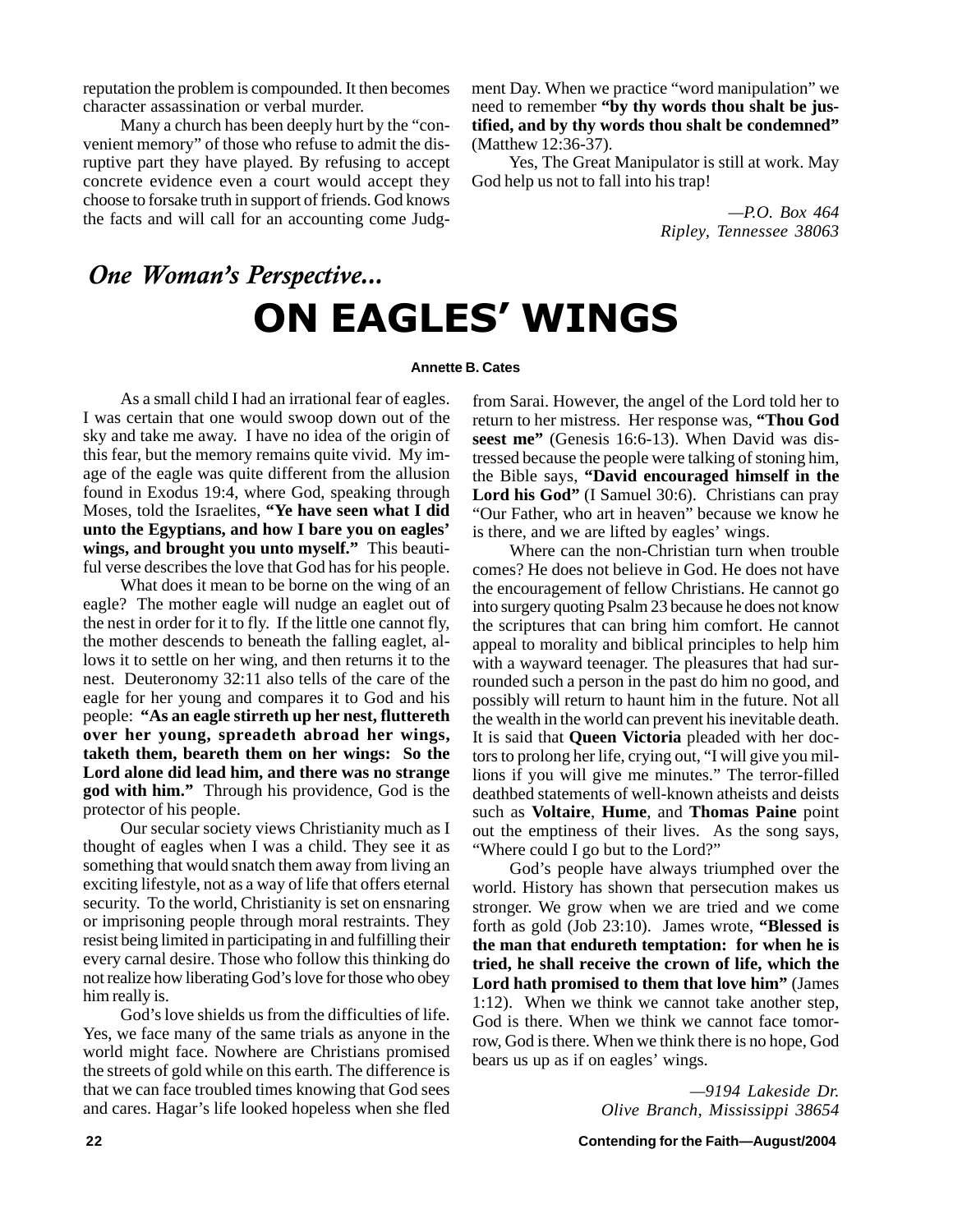### **-Alabama-**

**Holly Pond-**Church of Christ, Hwy 278 W., P.O. Box 131, Holly Pond, AL 35083, Sun. 10:00 a.m., 11:00 a.m., 6:30 p.m., Wed. 7:00 p.m., (256) 796-6802, (205) 429-2026.

**Somerville-**Union Church of Christ, located on Hwy 36, one mile east of Hwy 67, Somerville, Alabama, Sun. 9:30 a.m., 10:30 a.m., 6:00 p.m., Wed. 7:00 p.m., Tom Larkin, Evangelist, (256) 778-8955, (256) 778-8961.

**Tuscaloosa**-East Pointe Church of Christ one block from Exit 76, off I-20, I-59, Sun. 9 a.m., 10 a.m., 6 p.m., Wed., 7 p.m. Abiding in God's Word—The Old Paths. U of A student, visitor, or resident? Welcome! Andy Cates, Evangelist. (205)556-3062.

### **-England-**

**Cambridge-**South Cambridge Church of Christ, Brian Chadwick, 198 Queen Edith's Way, Cambridge. Publishers of "Oracles of God". Tel: (01223) 501861, e-mail: brian.chadwick@ntlworld.com

**Cambridgeshire-**Ramsey Church of Christ, meeting at the Rainbow Centre, Ramsey, Huntingdon. Sun. 10, 11 a.m.; Wed. (Phone for venue and time); www.Ramsey-church-of-christ.org. Contact Keith Sisman, 001.44.1487.710552; fax:1487.813264 or Keith Sisman.net. Research Website of 1,000 years of the British Church of Christ; www.Tracesof-the-kingdom.org and www.Myth-and-Mystery.org.

#### **-Florida-**

**Pensacola-**Bellview Church of Christ, 4850 Saufley Field Road, Pensacola, FL 32526, Sun. 9:00 a.m., 10:00 a.m., 6:00 p.m., Wed. 7:00 p.m. Michael Hatcher, Evangelist, (850) 455-7595.

### **-Georgia-**

**Cartersville**-Church of Christ, 1319 Joe Frank Harris Pkwy NW 30120-4222. Tel. 770-382-6775, www.cartersvillechurchofchrist.org. Sun. 10, 11a.m., 6 p.m. Wed. 7:30 p.m. Bobby D. Gayton, Evangelistemail: bdgayton@juno.com.

### **-Indiana-**

**Evansville**-West Side Church of Christ, 3232 Edgewood Dr., Evansville, IN 47712, Sun. 9:00 a.m., 10:00 a.m., 6:00 p.m., Wed. 6:30 p.m., Larry Albritton, Evangelist.

### **-Louisiana-**

**Chalmette**-Village Square Church of Christ, 200 Delaronde St., Chalmette, LA 70044. Mark Lance, Evangelist, (504) 279-9438.

### **-Massachusetts-**

**Chicopee**-Armory Drive Church of Christ, 26 Armory Drive; Chicopee, MA 01020, in-home, (413) 592-4834, Ken Dion, Evangelist.

### **-Michigan-**

**Garden City**-Church of Christ, 1657 Middlebelt Rd., Garden City, MI (Suburb of Detroit), Sun. 10:00 a.m., 11:00 a.m., 6:00 p.m., Wed. 7:00 p.m., Dan Goddard, Evangelist. (734) 422-8660. www.gardencity-coc.org

### **-North Carolina-**

**Rocky Mount**-Scheffield Drive Church of Christ, 3309 Scheffield Dr., Rocky Mount, NC 27802 (252) 937-7997.

### **-Oklahoma-**

**Porum**-Church of Christ, 8 miles South of I-40 at Hwy 2, Warner exit. Sun. 10 a.m., 11 a.m., 6 p.m., Wed. 7 p.m. Allen Lawson, Evangelist, email: lawson@starnetok.net.

#### **-Tennessee-**

**Memphis**-Forest Hill Church of Christ, 3950 Forest Hill-Irene Rd., Memphis, TN 38125. Sun. 9:30, 10:30 a.m., 6:00 p.m., Wed. 7:00 p.m. (901) 751-2444, Barry Grider, Evangelist.

#### **-Texas-**

**Houston area**-Spring Church of Christ, 1327 Spring Cypress, P.O. Box 39, Spring, TX 77383, (281) 353-2707. Sun. 9:30 a.m., 10:30 a.m., 6:00 p.m., Wed. 7:30 p.m., David P. Brown, Evangelist. Home of Spring Bible Institute and the SBI Lectures beginning the last Sunday in February. www.churchesofchrist.com

**Hubbard-**105 NE 6th St., Hubbard, TX 76648, Sun. 9:30 a.m., 10:30 a.m., 6:00 p.m., Wed. 7:00 p.m. Delbert J. Goines, Evangelist; djgoines@writeme.com.

**Huntsville**-1380 Fish Hatchery Rd. Huntsville, TX 77320. Sun. 9, 10 a.m., 6 p.m., Wed. 7 p.m. (936) 438-8202.

**Hurst**-Northeast Church of Christ, 1313 Karla Dr., P.O. Box 85, Hurst, TX 76053. Sun. 9 a.m., 10 a.m., 6 p.m., Wed. 7:30 p.m. Jason Rollo, Evangelist, (817) 282-3239.

**Lubbock**-Southside Church of Christ, 8501 Quaker Ave., Box 64430, Lubbock, TX 79464. Sun. 9:00, 9:55 a.m., 5:00 p.m., Wed. 7:30 p.m. Sunday worship aired live at 10:15 a.m. over KFYO 790 AM radio. Tommy Hicks, Evangelist. (806) 794-5008 or (806)798-1019.

**New Braunfels-**1130 Hwy. 306, 1.5 miles west of I-35. Sun: 9:30 a.m., 10:30 a.m., 6:00 p.m. Wed. 7 p.m. Lynn Parker, Evangelist. (830) 625-9367. www.nbchurchofchrist.com.

**Richwood**-1600 Brazosport, Richwood, TX. Sun. 9:30; 10:30 a.m., 6 p.m., Wed. 7 p.m. (979) 265-4256.

**Roanoke**-Church of Christ, Corner of Rusk and Walnut, Roanoke, TX 76262. Sun. 9:45, 10:45 a.m., 6 p.m., Wed. 7:30 pm. (817) 491- 2388.

**Schertz**-Church of Christ, 501 Schertz Pkwy., Schertz, TX. (210) 658-0269. Sun. 9:30a.m., 10:30 a.m., 6 p.m., Wed. 7 p.m., take Schertz Pkwy. Exit off I-35, NE of San Antonio, Kenneth Ratcliff and Stan Crowley, Evangelists.

### **-Wyoming-**

**Cheyenne**-High Plains Church of Christ, 421 E. 8th St., Cheyenne, WY 82007, tel. (307) 638-7466, Sunday: 9:30 a.m., 10:30 a.m., 5:00 p.m., Wed. 7:00 p.m., Gerald Reynolds, Tel. (307) 635-2482.